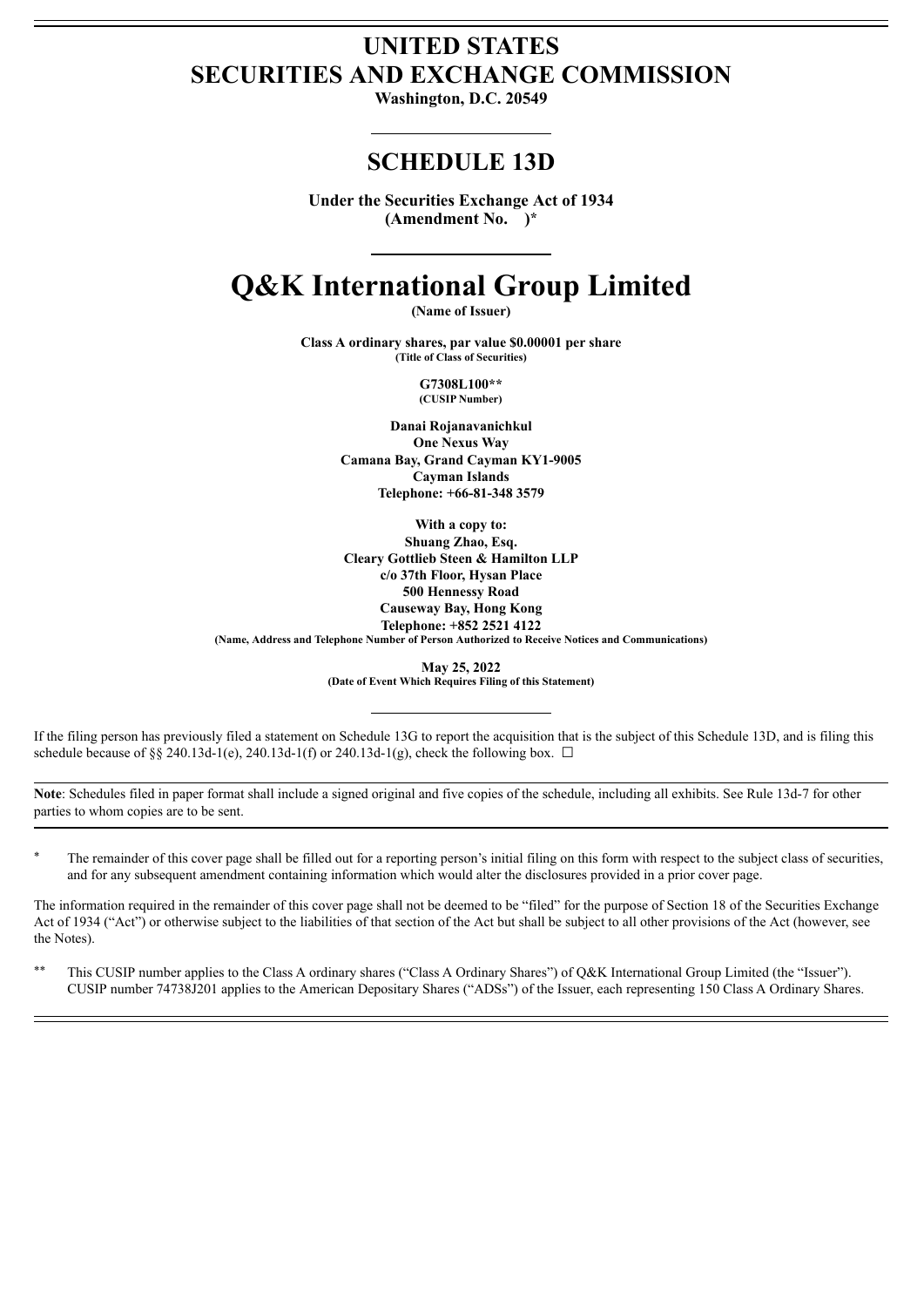CUSIP No: G7308L100

| 1.                      | Names of reporting persons                                                                             |                       |                                      |  |  |
|-------------------------|--------------------------------------------------------------------------------------------------------|-----------------------|--------------------------------------|--|--|
|                         |                                                                                                        | Danai Rojanavanichkul |                                      |  |  |
| $\overline{2}$ .        | Check the appropriate box if a member of a group (see instructions)                                    |                       |                                      |  |  |
|                         | $(b)$ $\square$<br>(a) $\Box$                                                                          |                       |                                      |  |  |
| 3.                      | SEC use only                                                                                           |                       |                                      |  |  |
| 4.                      | Source of funds (see instructions)                                                                     |                       |                                      |  |  |
|                         | O <sub>O</sub>                                                                                         |                       |                                      |  |  |
| 5.                      | Check if disclosure of legal proceedings is required pursuant to Items $2(d)$ or $2(e)$                |                       |                                      |  |  |
|                         | $\Box$                                                                                                 |                       |                                      |  |  |
| 6.                      |                                                                                                        |                       | Citizenship or place of organization |  |  |
|                         | Thailand                                                                                               |                       |                                      |  |  |
| Sole voting power<br>7. |                                                                                                        |                       |                                      |  |  |
|                         | Number of                                                                                              |                       | $\overline{0}$                       |  |  |
|                         | shares<br>beneficially                                                                                 | 8.                    | Shared voting power                  |  |  |
|                         | owned by                                                                                               |                       | 1,266,351,0001                       |  |  |
|                         | each<br>reporting                                                                                      | 9.                    | Sole dispositive power               |  |  |
|                         | person                                                                                                 |                       | $\mathbf{0}$                         |  |  |
|                         | with                                                                                                   | 10.                   | Shared dispositive power             |  |  |
|                         |                                                                                                        |                       |                                      |  |  |
| 11.                     | 1,266,351,0001<br>Aggregate amount beneficially owned by each reporting person                         |                       |                                      |  |  |
|                         |                                                                                                        |                       |                                      |  |  |
| $\overline{12}$ .       | 1,266,351,0001<br>Check if the aggregate amount in Row (11) excludes certain shares (see instructions) |                       |                                      |  |  |
|                         |                                                                                                        |                       |                                      |  |  |
|                         | $\Box$                                                                                                 |                       |                                      |  |  |
| 13.                     | Percent of class represented by amount in Row (11)                                                     |                       |                                      |  |  |
|                         | 4.9%2                                                                                                  |                       |                                      |  |  |
| 14.                     | Type of reporting person (see instructions)                                                            |                       |                                      |  |  |
|                         | IN                                                                                                     |                       |                                      |  |  |

1. Represents 1,266,351,000 Class A Ordinary Shares directly held by Veneto Holdings Ltd. Veneto Holdings Ltd. is wholly owned by Danai Rojanavanichkul. Beneficial ownership information is presented as of May 25, 2022.

2. This percentage is calculated using 25,583,350,861 Class A Ordinary Shares as the denominator, which is the total Class A Ordinary Shares outstanding as of May 25, 2022 as derived from the Issuer's corporate records.

Page 2 of 9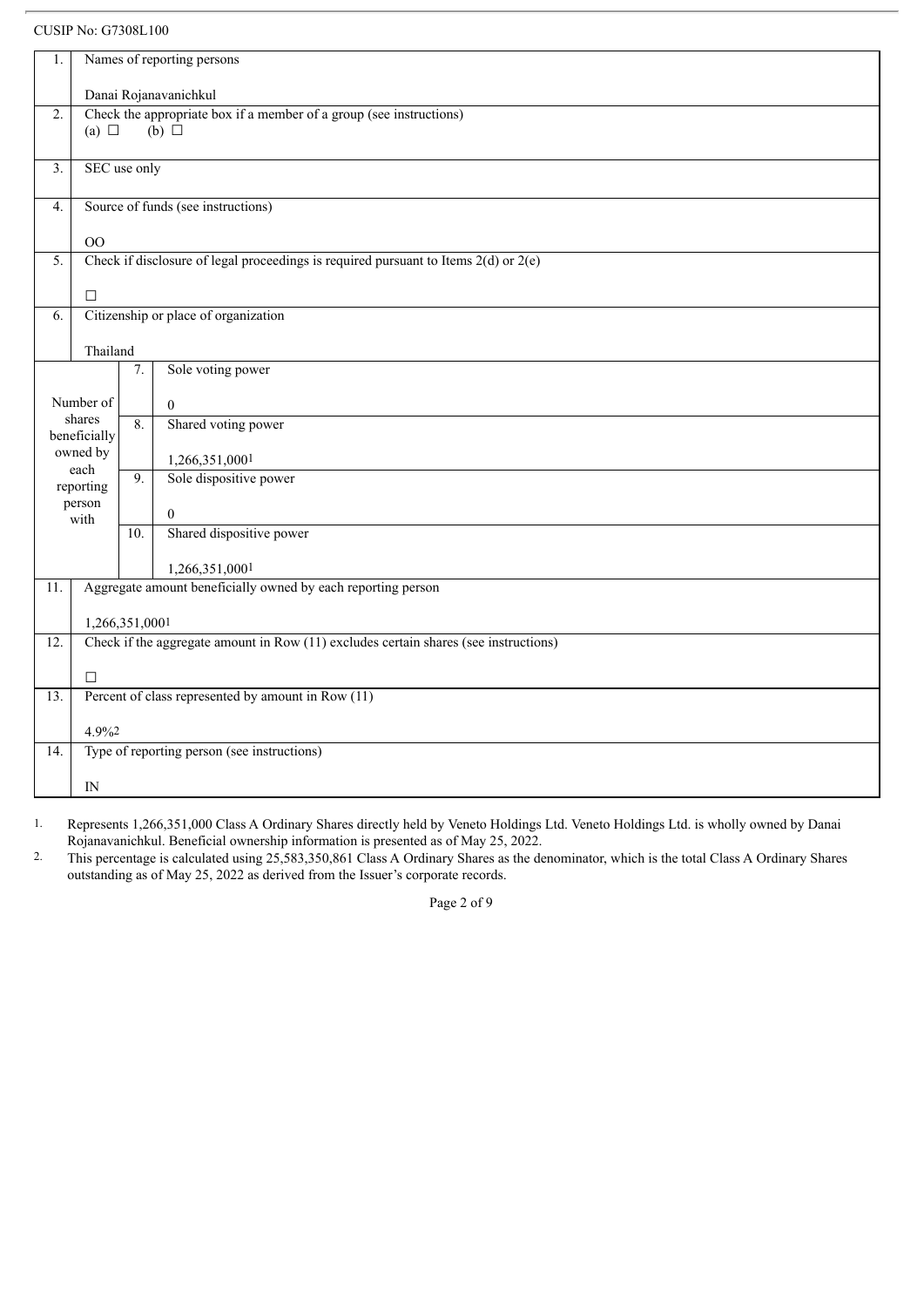CUSIP No: G7308L100

| Names of reporting persons<br>1. |                                                                                      |                                                                                         |                                      |  |  |  |
|----------------------------------|--------------------------------------------------------------------------------------|-----------------------------------------------------------------------------------------|--------------------------------------|--|--|--|
|                                  | Veneto Holdings Ltd.                                                                 |                                                                                         |                                      |  |  |  |
| $\overline{2}$ .                 |                                                                                      | Check the appropriate box if a member of a group (see instructions)                     |                                      |  |  |  |
|                                  | (a) $\Box$                                                                           |                                                                                         | $(b)$ $\square$                      |  |  |  |
| $\overline{3}$ .                 |                                                                                      | SEC use only                                                                            |                                      |  |  |  |
| 4.                               | Source of funds (see instructions)                                                   |                                                                                         |                                      |  |  |  |
| $00\,$                           |                                                                                      |                                                                                         |                                      |  |  |  |
| 5.                               |                                                                                      | Check if disclosure of legal proceedings is required pursuant to Items $2(d)$ or $2(e)$ |                                      |  |  |  |
|                                  | $\Box$                                                                               |                                                                                         |                                      |  |  |  |
| 6.                               |                                                                                      |                                                                                         | Citizenship or place of organization |  |  |  |
|                                  |                                                                                      |                                                                                         |                                      |  |  |  |
|                                  | Cayman Islands                                                                       |                                                                                         |                                      |  |  |  |
|                                  |                                                                                      | 7.                                                                                      | Sole voting power                    |  |  |  |
|                                  | Number of                                                                            |                                                                                         | $\boldsymbol{0}$                     |  |  |  |
|                                  | shares<br>beneficially                                                               | $\overline{8}$ .                                                                        | Shared voting power                  |  |  |  |
|                                  | owned by                                                                             |                                                                                         | 1,266,351,0001                       |  |  |  |
|                                  | each<br>reporting                                                                    | $\overline{9}$ .                                                                        | Sole dispositive power               |  |  |  |
|                                  | person                                                                               |                                                                                         | $\boldsymbol{0}$                     |  |  |  |
|                                  | with                                                                                 | 10.                                                                                     | Shared dispositive power             |  |  |  |
|                                  |                                                                                      |                                                                                         |                                      |  |  |  |
|                                  |                                                                                      |                                                                                         | 1,266,351,0001                       |  |  |  |
| $\overline{11}$ .                | Aggregate amount beneficially owned by each reporting person                         |                                                                                         |                                      |  |  |  |
|                                  | 1,266,351,0001                                                                       |                                                                                         |                                      |  |  |  |
| $\overline{12}$ .                | Check if the aggregate amount in Row (11) excludes certain shares (see instructions) |                                                                                         |                                      |  |  |  |
|                                  | $\Box$                                                                               |                                                                                         |                                      |  |  |  |
| 13.                              | Percent of class represented by amount in Row (11)                                   |                                                                                         |                                      |  |  |  |
|                                  |                                                                                      |                                                                                         |                                      |  |  |  |
|                                  | 4.9%2                                                                                |                                                                                         |                                      |  |  |  |
| 14.                              | Type of reporting person (see instructions)                                          |                                                                                         |                                      |  |  |  |
|                                  | CO                                                                                   |                                                                                         |                                      |  |  |  |

1. Represents 1,266,351,000 Class A Ordinary Shares directly held by Veneto Holdings Ltd.<br>2. This percentage is calculated using 25,583,350,861 Class A Ordinary Shares as the denom

2. This percentage is calculated using 25,583,350,861 Class A Ordinary Shares as the denominator, which is the total Class A Ordinary Shares outstanding as of May 25, 2022 as derived from the Issuer's corporate records.

Page 3 of 9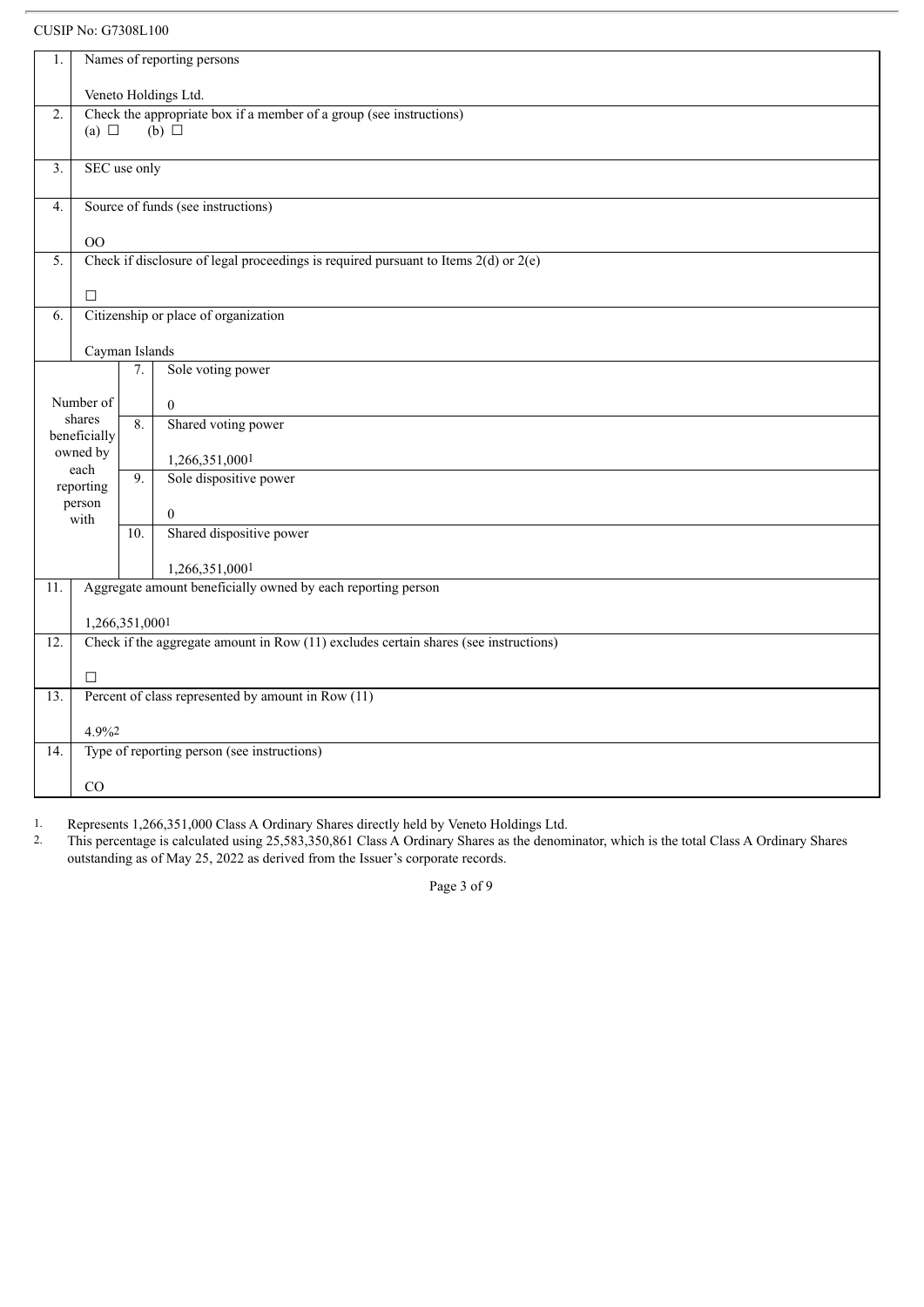#### **ITEM 1. SECURITY AND ISSUER**

This Statement on Schedule 13D relates to the Class A ordinary shares, par value US\$0.00001 per share ("Class A Ordinary Shares") of Q&K International Group Limited (the "Issuer"). The principal executive offices of the Issuer are located at Suite 1607, Building A, No.596 Middle Longhua Road, Xuhui District, Shanghai, 200032, People's Republic of China.

#### **ITEM 2. IDENTITY AND BACKGROUND**

(a) This Statement on Schedule 13D is filed jointly by the following persons (collectively, the "Reporting Persons"): (i) Danai Rojanavanichkul and (ii) Veneto Holdings Ltd. The name, business address, present principal occupation or employment or principal business and citizenship or place of organization of the director of Veneto Holdings Ltd. are set forth in Schedule A hereto and are incorporated herein by reference. None of the Reporting Persons has any executive officers.

(b) Residence or Business Address:

I: For Danai Rojanavanichkul:

8/177 The City Rattanathibet-Khaerai, Moo, Rattanathibet RD, Bankgaso, Muengnontabori, Nontaburi 11000, Thailand

II: For Veneto Holdings Ltd.:

One Nexus Way, Camana Bay, Grand Cayman KY1-9005, Cayman Islands

(c) Veneto Holdings Ltd. is an investment holding company. Danai Rojanavanichkul is the sole shareholder and director of Veneto Holdings Ltd.

(d) Neither any of the Reporting Persons nor, to the best of their knowledge, any of the persons listed in Schedule A hereto has, during the last five years, been convicted in a criminal proceeding (excluding traffic violations or similar misdemeanors).

(e) Neither any of the Reporting Persons nor, to the best of their knowledge, any of the persons listed in Schedule A hereto has, during the last five years, been a party to a civil proceeding of a judicial or administrative body of competent jurisdiction and as a result of such proceeding was or is subject to a judgment, decree or final order enjoining future violations of, or prohibiting or mandating activities subject to, federal or state securities laws or finding any violation with respect to such laws.

Page 4 of 9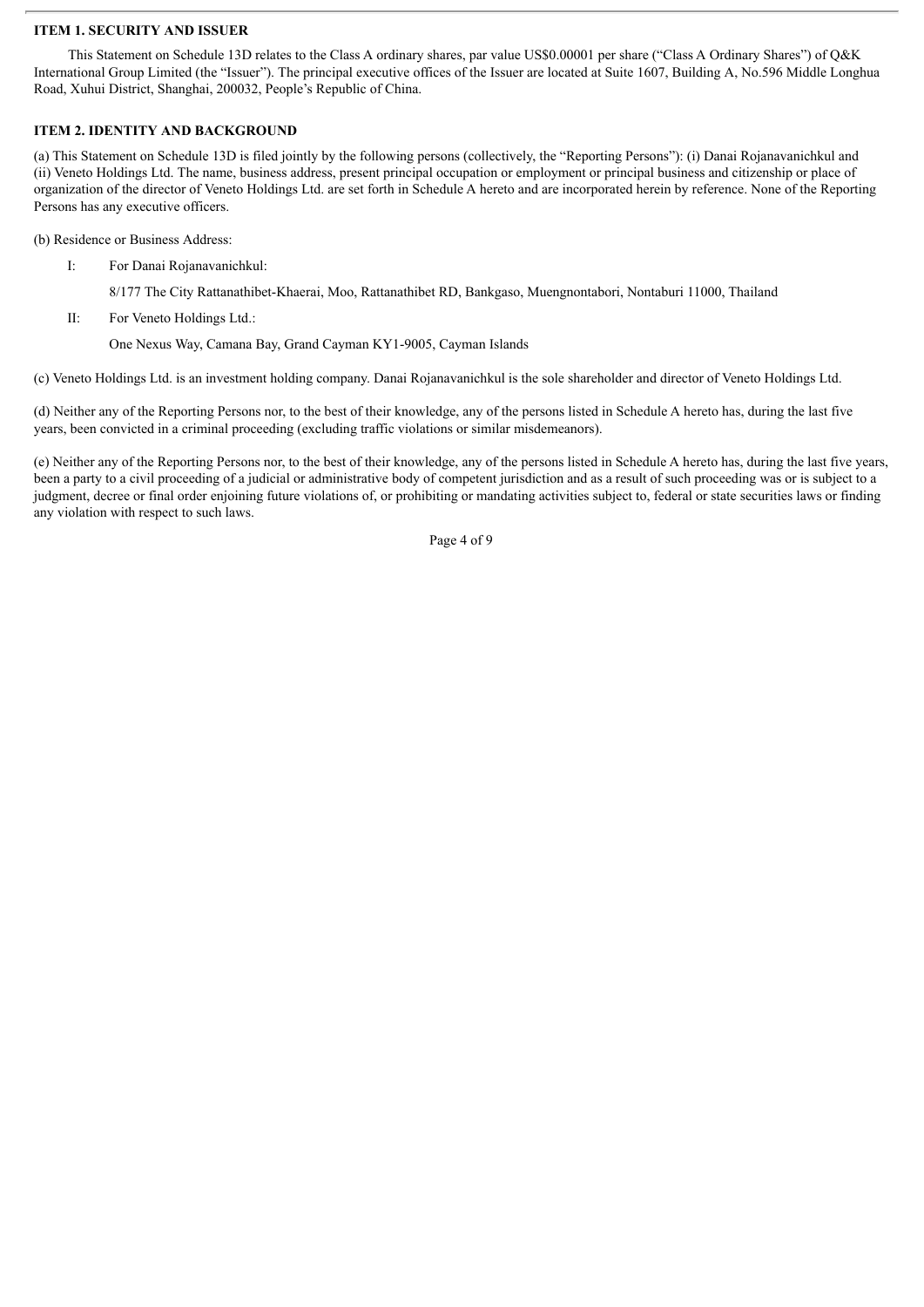(f) Citizenship or the place of organization:

- I. For Danai Rojanavanichkul: Thailand
- II. For Veneto Holdings Ltd.: Cayman Islands

### **ITEM 3. SOURCE AND AMOUNT OF FUNDS OR OTHER CONSIDERATION**

The Issuer and Veneto Holdings Ltd., a holder of the Issuer's convertible note dated July 29, 2020 (the "2020 CB") entered into certain amendments dated May 25, 2022 (the "Amendments") to the 2020 CB and related transaction documents. Pursuant to the Amendments, the conversion price of the 2020 CB was adjusted to be the price calculated as 75% of the 15-Trading Day average closing price of the Company's American Depositary Shares (the "ADS"), each representing 150 Class A Ordinary Shares of the Company, as of May 13, 2022 (the "Conversion Price"). Also pursuant to the Amendments, all of the issued and outstanding warrants previously issued to the CB Holders in connection with the 2020 CB are deemed to have expired and the Issuer will have no further obligation to issue additional warrants to Veneto Holdings Ltd. in connection with the 2020 CB.

On May 25, 2022, Veneto Holdings Ltd. converted all of its US\$9,202,720 outstanding principal amount of the 2020 CB and all the accrued but unpaid interest as of such date at the Conversion Price, resulting in the issuance to it of 2,191,489,050 Class A Ordinary Shares. On the same day, Veneto Holdings Ltd. transferred 937,103,660 Class A Ordinary Shares to non-US persons in offshore transactions under Regulation S.

### **ITEM 4. PURPOSE OF TRANSACTION**

The information set forth in Items 3 and 6 is hereby incorporated by reference in this Item 4.

Although none of the Reporting Persons has any present intention to acquire additional securities of the Issuer, they intend to review their respective investment on a regular basis and, as a result thereof, may at any time or from time to time determine, either alone or as part of a group, (i) to acquire additional securities of the Issuer, through open market purchases, privately negotiated transactions or otherwise, (ii) to dispose of all or a portion of the securities of the Issuer owned by them in the open market, in privately negotiated transactions or otherwise or (iii) to take any other available course of action, which could involve one or more of the types of transactions or have one or more of the results specified in clauses (a) through (j) of Item 4 of Schedule 13D under the Securities Exchange Act of 1934, as amended (the "Exchange Act"). Any such acquisition or disposition or other transaction would be made in compliance with all applicable laws and regulations. Notwithstanding anything contained herein, the Reporting Persons specifically reserves the right to change its intention with respect to any or all of such matters. In reaching any decision as to their respective course of action (as well as to the specific elements thereof), each Reporting Person currently expects that he or she or it would take into consideration a variety of factors, including, but not limited to, the following: the Issuer's business and prospects; other developments concerning the Issuer and its businesses generally; other business opportunities available to such Reporting Person; changes in law and government regulations; general economic conditions; and liquidity and stock market conditions, including the market price of the securities of the Issuer.

Page 5 of 9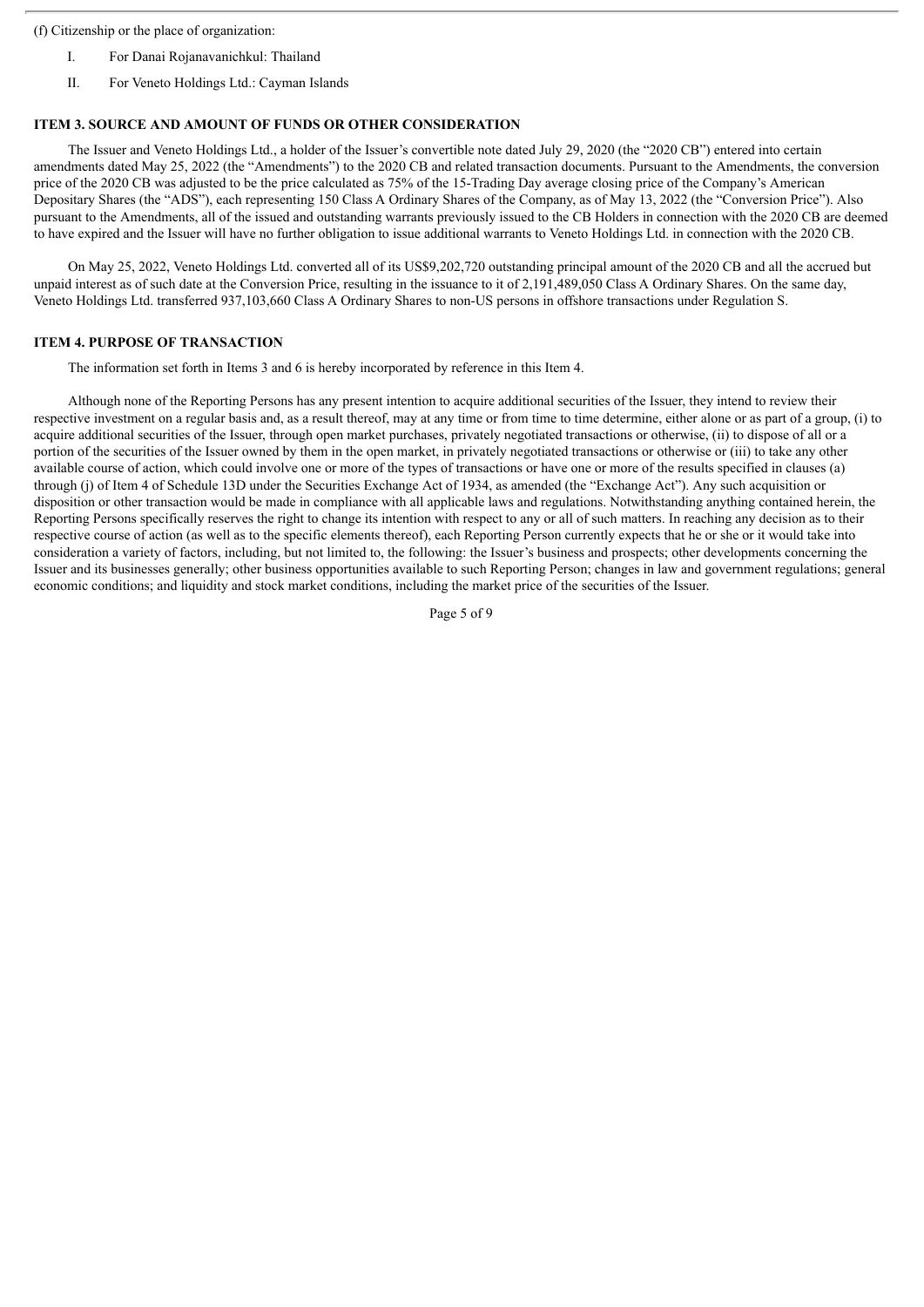Except as set forth in this Item 4, the Reporting Persons have no present plans or proposals that relate to, or that would result in, any of the actions specified in clauses (a) through (j) of Item 4 of Schedule 13D under the Exchange Act.

### **ITEM 5. INTEREST IN SECURITIES OF THE ISSUER**

(a) Each of the Reporting Persons' current ownership in the securities of the Issuer is set forth on the cover pages to this Statement on Schedule 13D and is incorporated by reference herein. The Reporting Persons disclaim membership in any "group" with any person other than the Reporting Persons.

(b) The following table sets forth the beneficial ownership of the class of securities reported on for each of the Reporting Persons.

| <b>Reporting Person</b> | Number of<br>Shares<br>Beneficially<br>Owned <sup>(1)</sup> | Percentage<br>оf<br>Securities <sup>(2)</sup> | <b>Sole Power to</b><br><b>Vote/Direct</b><br>Vote | <b>Shared Power to</b><br><b>Vote/Direct</b><br>Vote(1) | <b>Sole Power to</b><br><b>Dispose/Direct</b><br>Disposition | <b>Shared Power</b><br>to<br><b>Dispose/Direct</b><br>Disposition(1) |
|-------------------------|-------------------------------------------------------------|-----------------------------------------------|----------------------------------------------------|---------------------------------------------------------|--------------------------------------------------------------|----------------------------------------------------------------------|
| Danai Rojanavanichkul   | .266.351.000                                                | 4.9%                                          |                                                    | ,266,351,000                                            |                                                              | ,266,351,000                                                         |
| Veneto Holdings Ltd.    | ,266,351,000                                                | 4.9%                                          |                                                    | ,266,351,000                                            |                                                              | ,266,351,000                                                         |

(1) Represents 1,266,351,000 Class A Ordinary Shares directly held by Veneto Holdings Ltd. Veneto Holdings Ltd. is wholly owned by Danai Rojanavanichkul. Beneficial ownership information is presented as of May 25, 2022.

(2) The percentage is calculated using 25,583,350,861 Class A Ordinary Shares as the denominator, which is the total Class A Ordinary Shares outstanding as of May 25, 2022 as derived from the Issuer's corporate records.

(c) Other than as described in Items 3 and 4 above, there have been no transactions in the class of securities reported on that were effected during the past sixty days by any of the Reporting Persons.

(d) Not applicable.

(e) On May 25, 2022, all the Reporting Persons ceased to be the beneficial owners of more than five percent of the class of securities reported.

#### **ITEM 6. CONTRACTS, ARRANGEMENTS, UNDERSTANDINGS OR RELATIONSHIPS WITH RESPECT TO SECURITIES OF THE ISSUER**

Except as described in Items 1 through 7 of this Schedule 13D, there are no contracts, arrangements, understandings or relationships (legal or otherwise) among the Reporting Persons or between the Reporting Persons or, to the best of their knowledge, any of the persons named in Schedule A hereto and any other person, including but not limited to transfer or voting of any of the securities, finder's fees, joint ventures, loan or option arrangements, puts or calls, guarantees of profits, division of profits or loss, or the giving or withholding of proxies, with respect to any securities of the Issuer, including any securities pledged or otherwise subject to a contingency the occurrence of which would give another person voting power or investment power over such securities except for standard default and similar provisions contained in loan agreements.

Page 6 of 9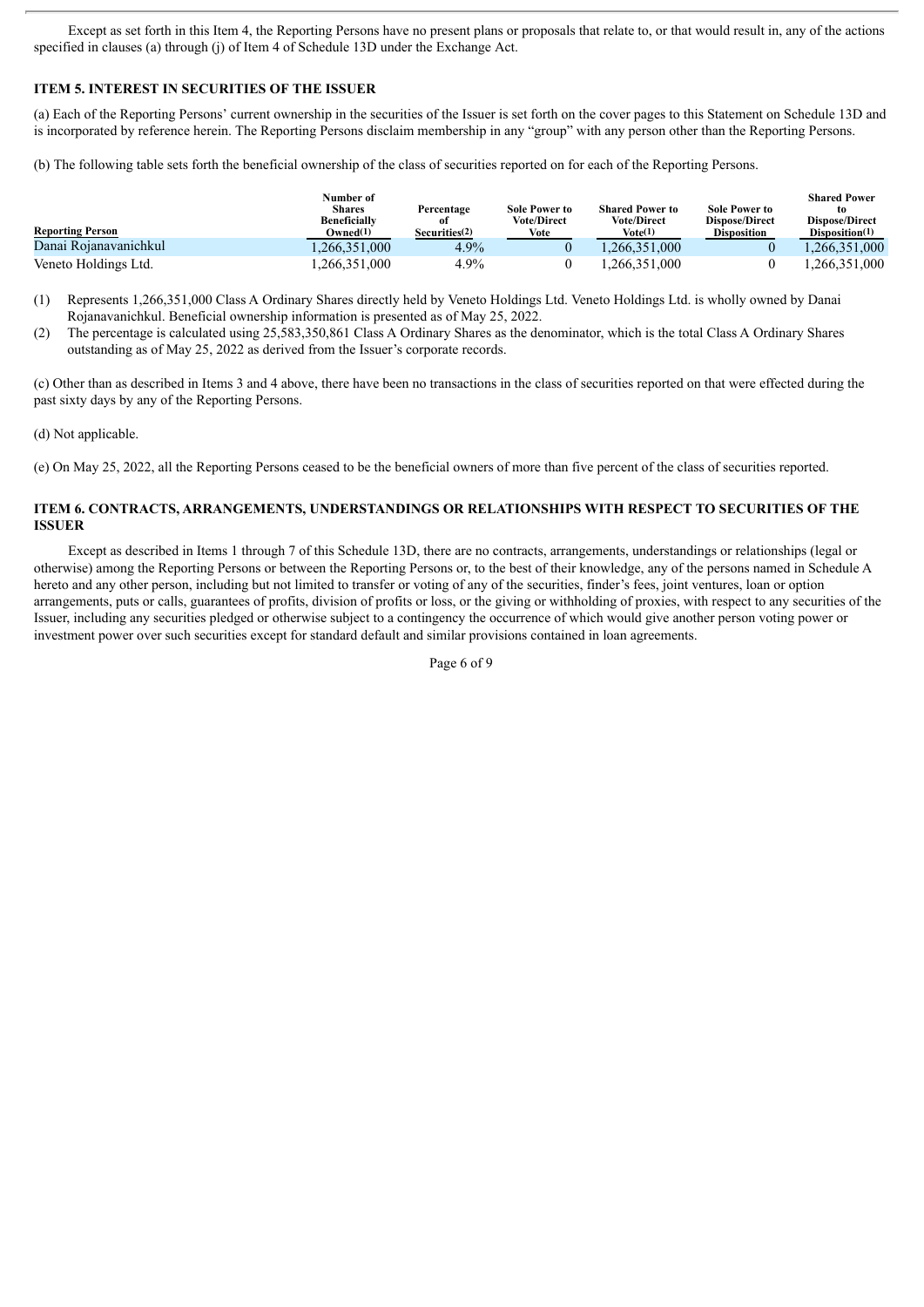### **ITEM 7. MATERIAL TO BE FILED AS EXHIBITS**

| Exhibit<br>Number | Title                                                                                                                                                           |
|-------------------|-----------------------------------------------------------------------------------------------------------------------------------------------------------------|
| 99.1              | Joint Filing Agreement, dated June 6, 2022, among Danai Rojanavanichkul and Veneto Holdings Ltd.                                                                |
| 99.2              | Amendment No.1 dated May 25, 2022, to the Series 1 Convertible Note Due 2024 Dated July 29, 2020, between the Issuer and Veneto<br>Holdings Ltd.                |
| 99.3              | Amendment No.1 dated May 25, 2022, to O&K Warrant to Purchase ADSs Dated July 29, 2020, between the Issuer and Veneto Holdings<br>Ltd.                          |
| 99.4              | Amendment No. 1 dated May 25, 2022, to the convertible notes and warrant purchase agreement dated July 22, 2020, between the Issuer<br>and Veneto Holdings Ltd. |
| 99.5              | Conversion Notice dated May 25, 2022                                                                                                                            |
|                   | Page 7 of 9                                                                                                                                                     |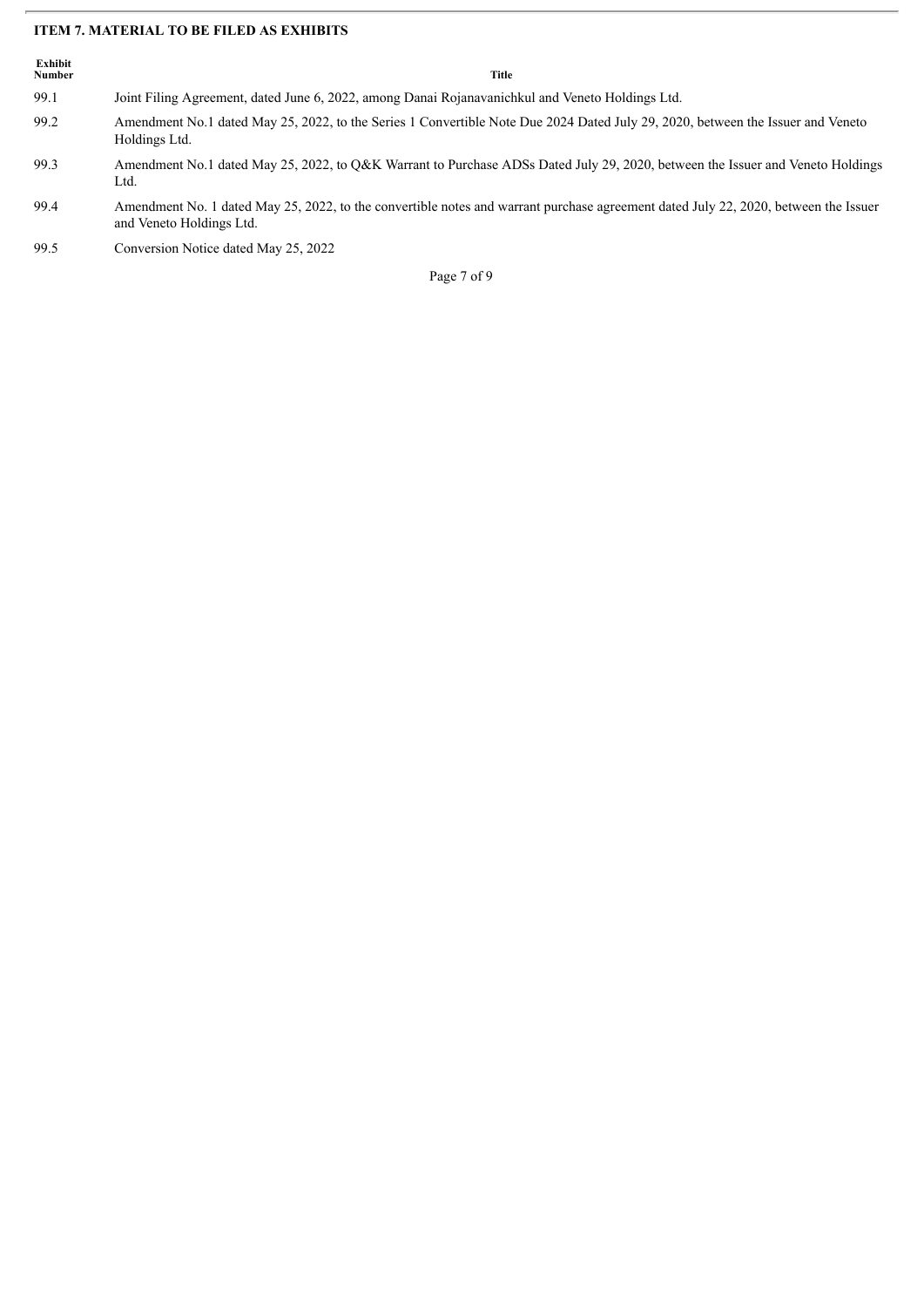### SIGNATURE

After reasonable inquiry and to the best of my knowledge and belief, I certify that the information set forth in this Statement is true, complete and correct.

Dated: June 6, 2022

Danai Rojanavanichkul

By: /s/ Danai Rojanavanichkul

Veneto Holdings Ltd.

By: /s/ Danai Rojanavanichkul Name: Danai Rojanavanichkul Title: Director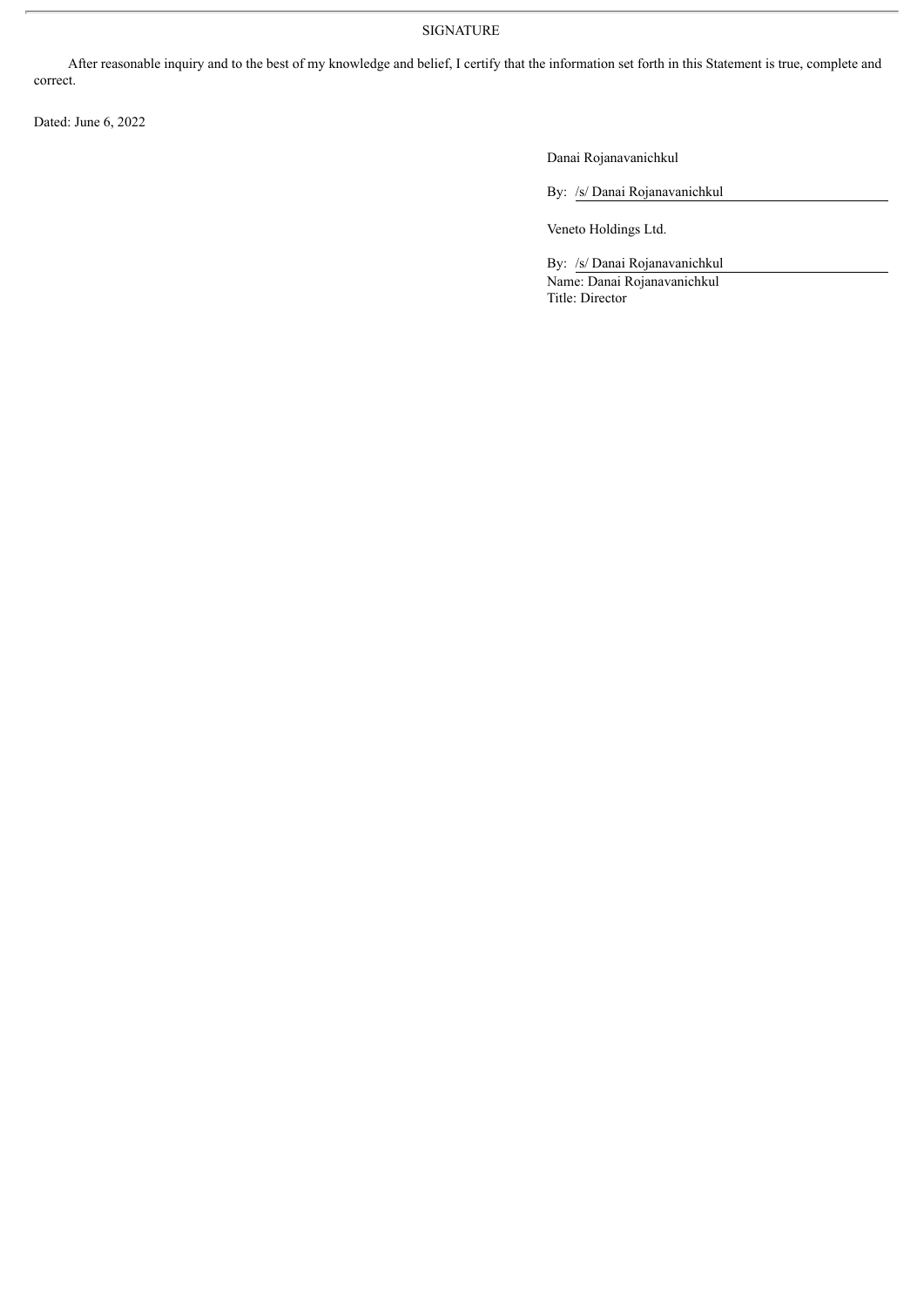### **Schedule A**

Directors of Certain Reporting Persons

| Entity               | <b>Director</b>       | <b>Business Address</b>                  | <b>Present Principal</b><br>Occupation or<br>Employment/<br><b>Principal Business</b> | Citizenship/Place<br>of Organization<br>Thailand |
|----------------------|-----------------------|------------------------------------------|---------------------------------------------------------------------------------------|--------------------------------------------------|
| Veneto Holdings Ltd. | Danai Rojanavanichkul | One Nexus Way, Camana Bay,               | Director                                                                              |                                                  |
|                      |                       | Grand Cayman KY1-9005,<br>Cayman Islands |                                                                                       |                                                  |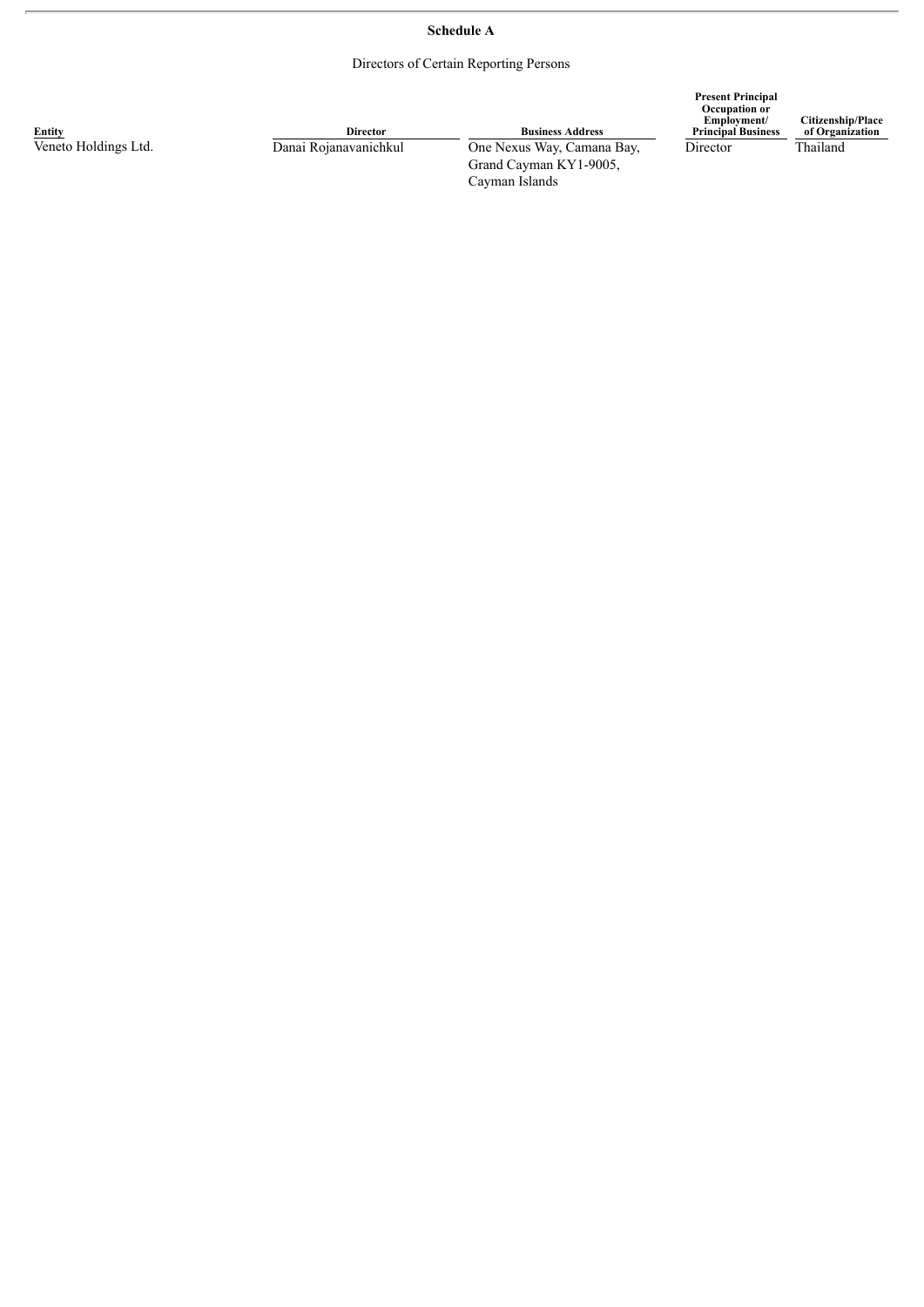#### JOINT FILING AGREEMENT

In accordance with Rule 13d-1(k) promulgated under the Securities Exchange Act of 1934, as amended, the undersigned hereby agree to the joint filing with all other Reporting Persons (as such term is defined in the Schedule 13D referred to below) on behalf of each of them of a statement on Schedule 13D (including amendments thereto) with respect to the Class A ordinary shares, par value of US\$0.00001 per share, of Q&K International Group Limited, and that this agreement may be included as an exhibit to such joint filing. This agreement may be executed in any number of counterparts, all of which taken together shall constitute one and the same instrument.

[*Signature page to follow*]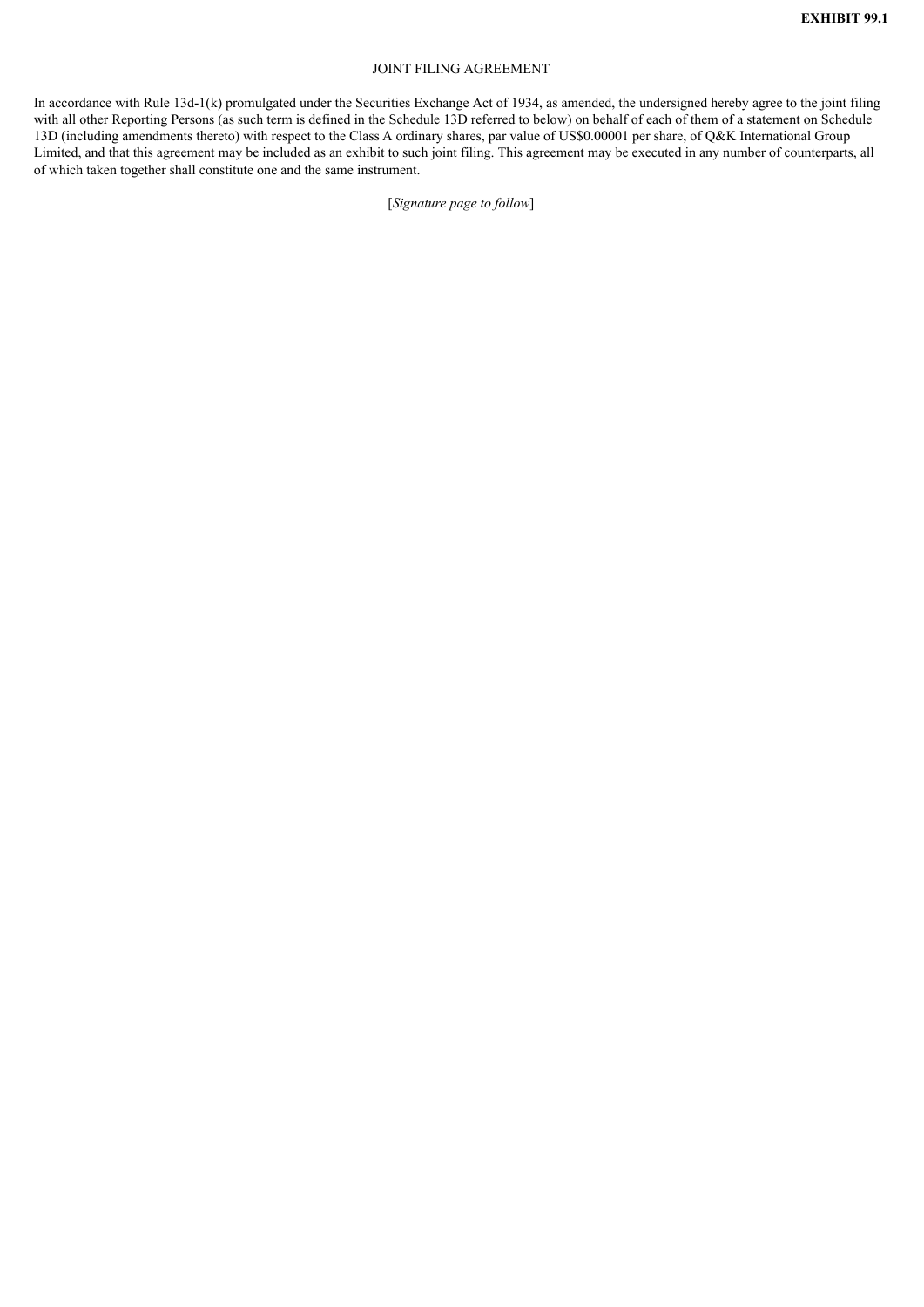IN WITNESS WHEREOF, the undersigned hereby execute this agreement as of June 6, 2022.

Danai Rojanavanichkul

By: /s/ Danai Rojanavanichkul

Veneto Holdings Ltd.

By: /s/ Danai Rojanavanichkul Name: Danai Rojanavanichkul Title: Director

[*Signature Page to Joint Filing Agreement*]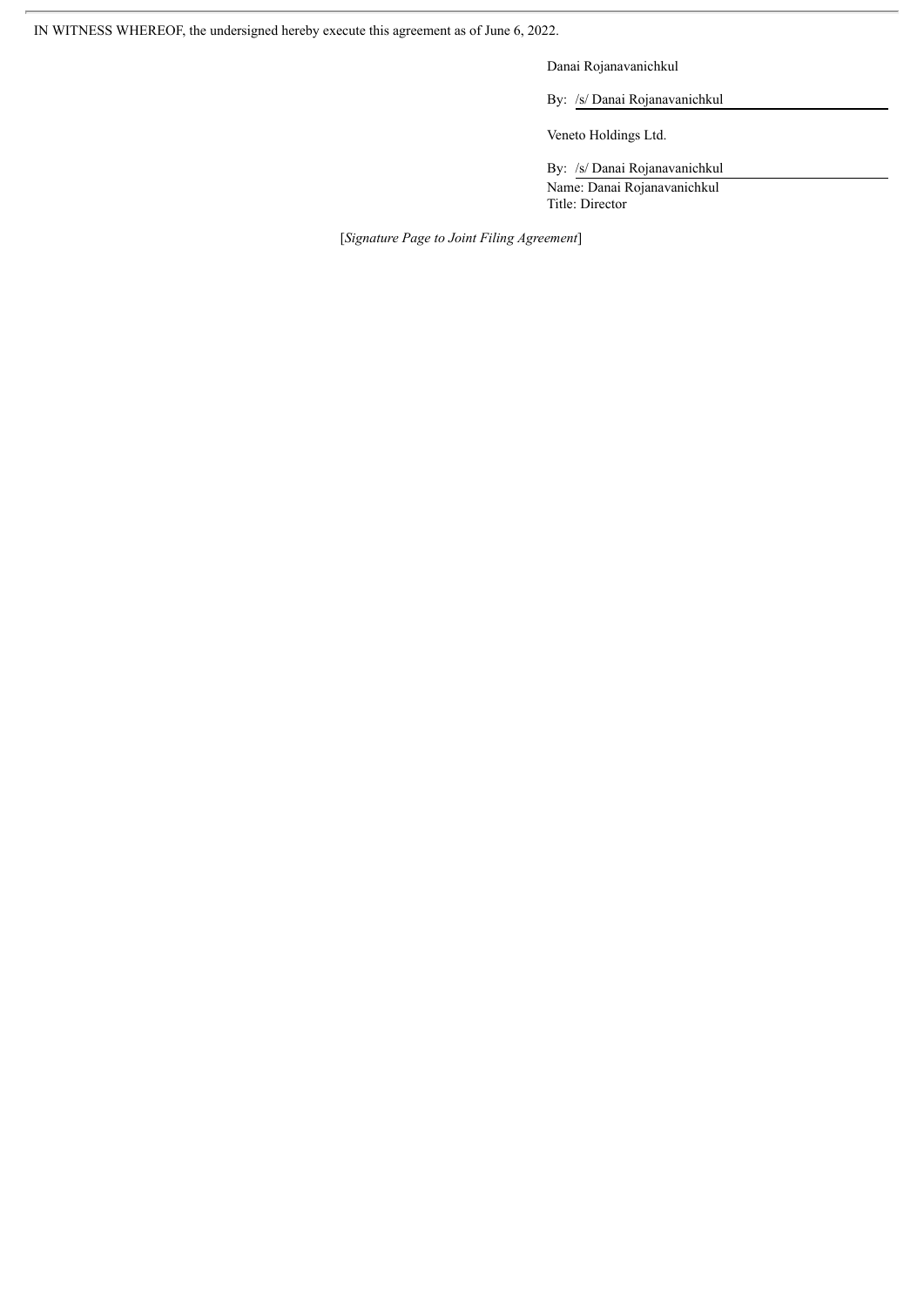#### AMENDMENT NO. 1 TO THE SERIES 1 CONVERTIBLE NOTE DUE 2024 DATED JULY 29, 2020

Amendment No. 1 dated May 25, 2022 ("**Amendment No. 1**") to the Series 1 Convertible Note due 2024 dated July 29, 2020 (the "**Note**") issued by Q&K International Group Limited, a Cayman Islands company (the "**Issuer**") to Veneto Holdings Ltd. (such party and any permitted transferee, in whole or in part, a "**Holder**"), pursuant to, and in accordance with, the Convertible Notes and Warrant Purchase Agreement, dated July 22, 2020 by and among the Company and the Holder. Capitalized terms used and not otherwise defined herein shall have the meanings ascribed to them in the Note.

#### **RECITALS**

WHEREAS, Section 14 of the Note provides that the amendment of any term of the Note will be subject to the written consent of the Issuer and the Holder; and

WHEREAS, the Issuer and the Holder have agreed, consistent with the provisions of Section 14 of the Note, to amend the Note as set forth herein;

NOW, THEREFORE, in consideration of the mutual agreements herein contained and other good and valuable consideration, the sufficiency and receipt of which are hereby acknowledged, the Issuer and the Holder (each a "**party**" and collectively the "**parties**") hereby agree as follows:

1. Amendment to Section 3. Section 3 of the Note is hereby deleted in its entirety and replaced to read as follows:

#### "3. **Conversion.**

(a) **Optional Conversion**. Subject to the terms of this Note, the Holder at any time on or after the 41st day after the issue date of this Note and prior to the Maturity Date, at its option, may convert in whole but not in part the entire outstanding principal amount and the Applicable Share Interest (as defined below) of this Note into the Issuer's American Depositary Shares (the "ADSs", each ADS, as of the date hereof, represents 150 Class A Ordinary Shares of the Issuer) (the "Conversion") upon the delivery of a conversion notice to the Issuer (the "Conversion Notice", and such date of delivery, the "Conversion Date"). The number of the ADSs to be issued upon such Conversion shall be equal to the quotient obtained by dividing (i) the entire principal amount and the Applicable Share Interest of this Note as of the Conversion Date by (ii) the conversion price (the "Conversion Price"), which subject to adjustment pursuant to Section 8 of this Note, shall be US\$0.6299, being seventy five percent (75)% of the 15-Trading Day average closing price as of May 13, 2022.

"Last Reported Sale Price" of the ADSs on any date means the closing sale price per ADS (or if no closing sale price is reported, the average of the bid and ask prices or, if more than one in either case, the average of the average bid and the average ask prices) on that date as reported in composite transactions for the NASDAQ (or the principal U.S. national or regional securities exchange on which the ADSs are traded). If the ADSs are not listed for trading on a U.S. national or regional securities exchange on the relevant date, the "Last Reported Sale Price" will be the last quoted bid price for the ADSs in the over-the-counter market on the relevant date as reported by OTC Markets Group Inc. or a similar organization. If the ADSs are not so quoted, the "Last Reported Sale Price" will be the average of the midpoint of the last bid and ask prices for the ADSs on the relevant date from each of at least three nationally recognized independent investment banking firms selected by the Issuer for this purpose.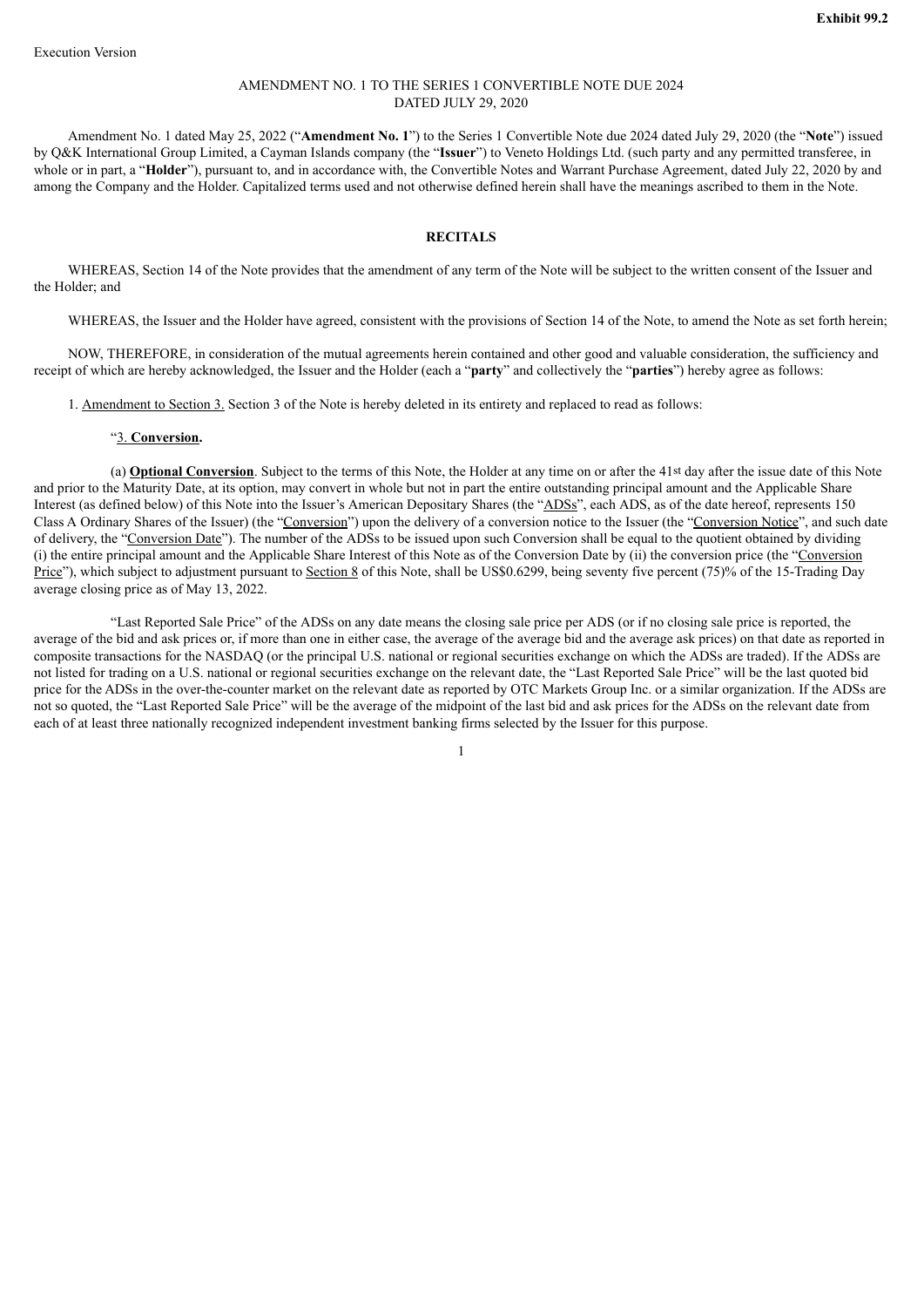Execution Version

"Ordinary Shares" means class A ordinary shares of the Issuer, par value US\$0.00001 per ordinary share, as of the date of this Note,

"Trading Day" means a day on which (a) trading in the ADSs (or other Issuer security for which a closing sale price must be determined) generally occurs on the NASDAQ or, if the ADSs (or such other security) are not then listed on the NASDAQ, on the principal other U.S. national or regional securities exchange on which the ADSs (or such other security) are then listed or, if the ADSs (or such other security) are not then listed on a U.S. national or regional securities exchange, on the principal other market on which the ADSs (or such other security) are then traded and (b) a Last Reported Sale Price for the ADSs (or closing sale price for such other security) is available on such securities exchange or market; provided that if the ADSs (or such other security) are not so listed or traded.

(b) **Mandatory Conversion**. The Issuer may at its option, upon the delivery of a mandatory conversion notice to the Holder (the "Mandatory Conversion Notice", require the Holder to convert all the outstanding principal amount and all the accrued but unpaid Applicable Share Interest as of the delivery date of a Mandatory Conversion Notice (the "Mandatory Conversion Date") into the ADSs at the applicable Mandatory Conversion Price, which subject to adjustment pursuant to Section 8 of this Note, shall be US\$[*insert the price calculated as seventy percent (70)% of the 15-Trading Day average closing price as of the Mandatory Conversion Date*].

(c) **Mechanics and Effect of Conversion.** No fractional ADSs of the Issuer will be issued upon Conversion of this Note. In lieu of any fractional ADS to which the Holder would otherwise be entitled, the Issuer will pay to the Holder in cash the amount of the unconverted principal or on this Note that would otherwise be converted into such fractional ADSs. Upon Conversion of this Note pursuant to this Section 3, the Holder shall surrender this Note, duly endorsed, at the principal offices of the Issuer or any transfer agent of the Issuer. At its expense, the Issuer will, as soon as practicable thereafter, issue and deliver to the Holder a certificate or certificates for the number of ADSs to which the Holder is entitled upon such Conversion, together with any check payable to the Holder for any cash amounts payable as described herein. Upon Conversion or repayment of this Note, the Issuer will be forever released from all of its obligations and liabilities under this Note and the Purchase Agreement with regard to the principal amount and accrued interest being converted or repaid including without limitation the obligation to pay the principal amount and accrued interest. The Holder hereby agrees to execute and deliver documents or information that may be required by applicable law, regulation or depositary procedures relating to the purchase, sale or delivery of the ADSs.

(d) Notwithstanding the foregoing, if a Conversion Date or transfer in respect of this Note would otherwise fall during a period in which the register of ADSs of the depositary is closed generally or for the purpose of establishing entitlement to any distribution or other rights attaching to the ADSs (a "Book Closure Period"), such Conversion Date or transfer date will be postponed to the first Trading Day following the expiry of such Book Closure Period.

 $\mathfrak{Z}$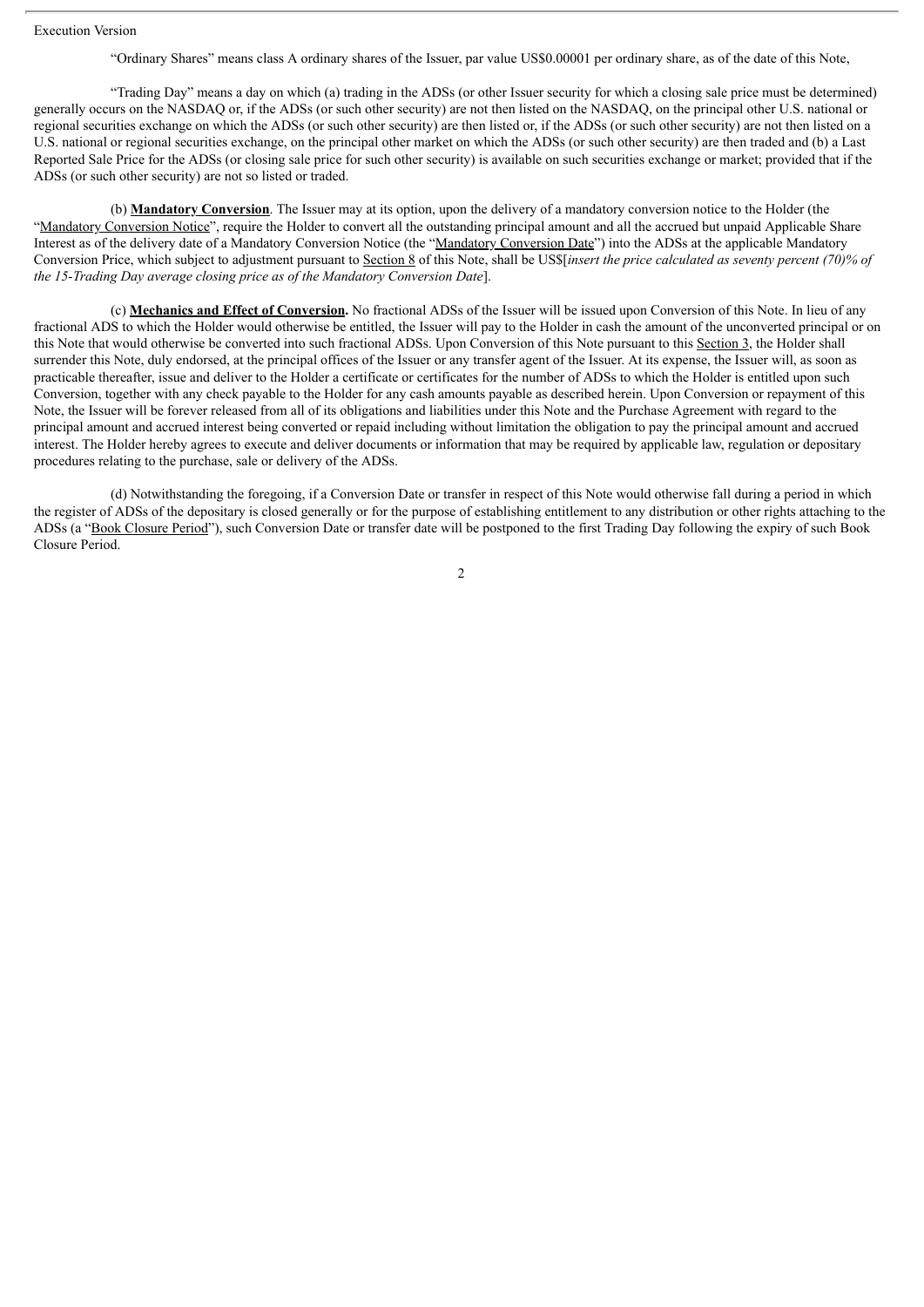#### Execution Version

(e) For the avoidance of doubt, the Holder hereby acknowledges and agrees that it has not been conferred with any of the rights of a shareholder of the Issuer, including the right to vote as such, by any of the provisions hereof or any right (a) to vote for the election of directors or upon any matter submitted to shareholders at any meeting thereof, (b) to give or withhold consent to any corporate action (whether upon any recapitalization, issuance of shares, reclassification of shares, change of par value, or change of shares to no par value, consolidation, merger, scheme of arrangement, conveyance, or otherwise), (c) to receive notice of meetings or to receive in-kind dividends or subscription rights or otherwise, and that it will have no such rights until this Note will have been converted in whole and all ADSs issuable upon the whole conversion hereof will have been issued, as provided for in this Note."

2. **Effectiveness and Counterparts.** This Amendment No. 1 shall become effective as of the date hereof upon execution by the parties hereto and shall be attached to the Note Certificate issued on July 29, 2020. This Amendment No. 1 may be executed in any number of counterparts, each of which shall constitute an original but both of which when taken together shall constitute but one agreement.

3. **Governing Law.** This Amendment No. 1 will be governed by and construed in accordance with the laws of the State of New York without regard to any conflicts of laws, provisions thereof that would otherwise require the application of the law of any other jurisdiction.

4. **Amendments.** Except as specifically amended hereby, the Note shall continue in full force and effect in accordance with the provisions thereof. All references in any other agreement or document to the Note shall, on and after the date hereof, be deemed to refer to the Note as amended hereby. Any certificate evidencing the Note to be issued subsequent to the date hereof shall include Section 3 of the Note as amended hereby.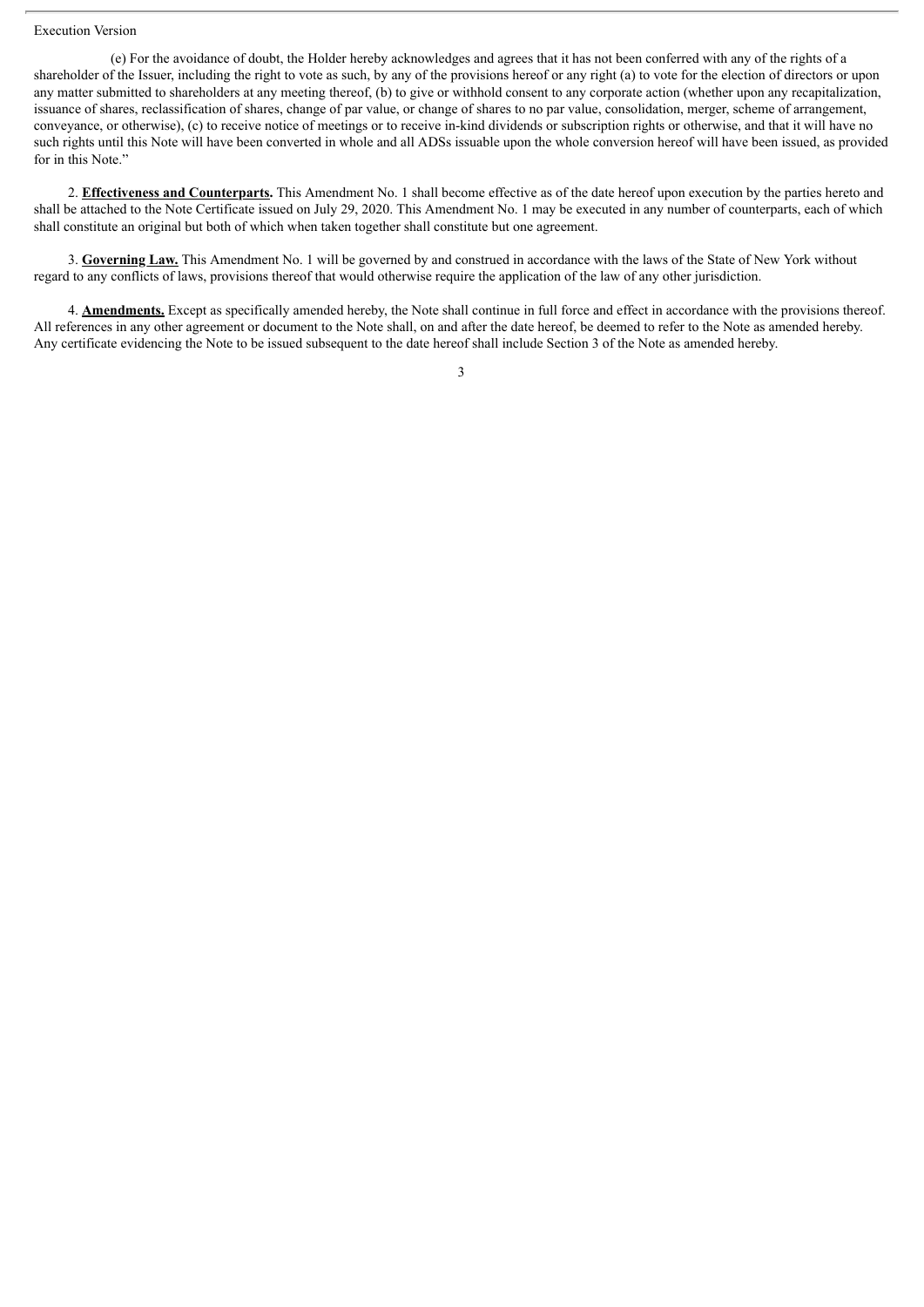#### Execution Version

IN WITNESS WHEREOF, the parties have caused their duly authorized representatives to execute this Amendment No. 1 as of the date first above written.

### **ISSUER:**

### **Q&K INTERNATIONAL GROUP LIMITED**

By: /s/ Zhichen Sun Name: Zhichen Sun Title: Chief Financial Officer

### **HOLDER:**

### **VENETO HOLDINGS LTD.**

By: /s/ Danai Rojanavanichkul Name: Danai Rojanavanichkul Title: Director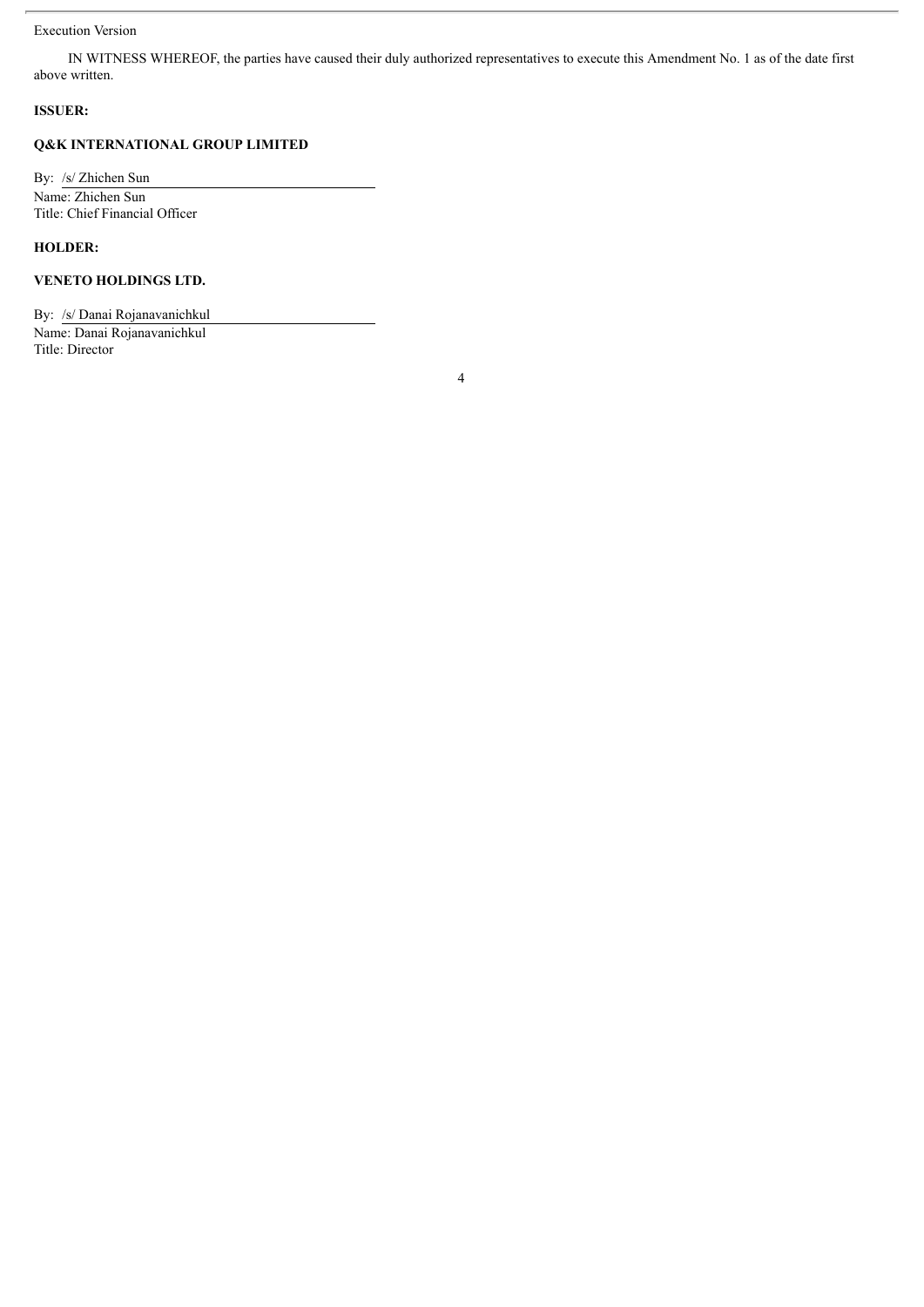#### AMENDMENT NO. 1 TO Q&K WARRANT TO PURCHASE ADSs DATED JULY 29, 2020

Amendment No. 1 dated May 25, 2022 ("**Amendment No. 1**") to the Q&K Warrant to Purchase ADSs dated July 29, 2020 (the "**Warrant**") issued by Q&K International Group Limited, a Cayman Islands company (the "**Issuer**") to Veneto Holdings Ltd. (such party and any permitted transferee, in whole or in part, a "**Holder**"), pursuant to, and in accordance with, the Convertible Notes and Warrant Purchase Agreement, dated July 22, 2020 by and among the Company and the Holder. Capitalized terms used and not otherwise defined herein shall have the meanings ascribed to them in the Warrant.

### **RECITALS**

WHEREAS, Section 16 of the Warrant provides that the amendment of any term of the Warrant will be subject to the written consent of the Issuer and the Holder; and

WHEREAS, the Issuer and the Holder have agreed, consistent with the provisions of Section 16 of the Warrant, to amend the Warrant as set forth herein;

NOW, THEREFORE, in consideration of the mutual agreements herein contained and other good and valuable consideration, the sufficiency and receipt of which are hereby acknowledged, the Issuer and the Holder (each a "**party**" and collectively the "**parties**") hereby agree as follows:

1. Amendment to Section 2. Section 2 of the Warrant is hereby deleted in its entirety and replaced to read as follows:

#### "**SECTION 2 Expiration**

This Warrant shall expire and have no further effect on the earlier of (x) July 29, 2025, and (y) on or before the closing of the mandatory or optional conversion of the Note (the "Expiration Date"). Subject to the terms of this Warrant, the Holder may exercise in full or in part this Warrant at its sole discretion at any time on or before the Expiration Date."

2. **Effectiveness and Counterparts.** This Amendment No. 1 shall become effective as of the date hereof upon execution by the parties hereto and shall be attached to the Warrant issued on July 29, 2020. This Amendment No. 1 may be executed in any number of counterparts, each of which shall constitute an original but both of which when taken together shall constitute but one agreement.

3. **Governing Law.** This Amendment No. 1 will be governed by and construed in accordance with the laws of the State of New York without regard to any conflicts of laws, provisions thereof that would otherwise require the application of the law of any other jurisdiction.

4. **Amendments.** Except as specifically amended hereby, the Warrant shall continue in full force and effect in accordance with the provisions thereof. All references in any other agreement or document to the Warrant shall, on and after the date hereof, be deemed to refer to the Warrant as amended hereby.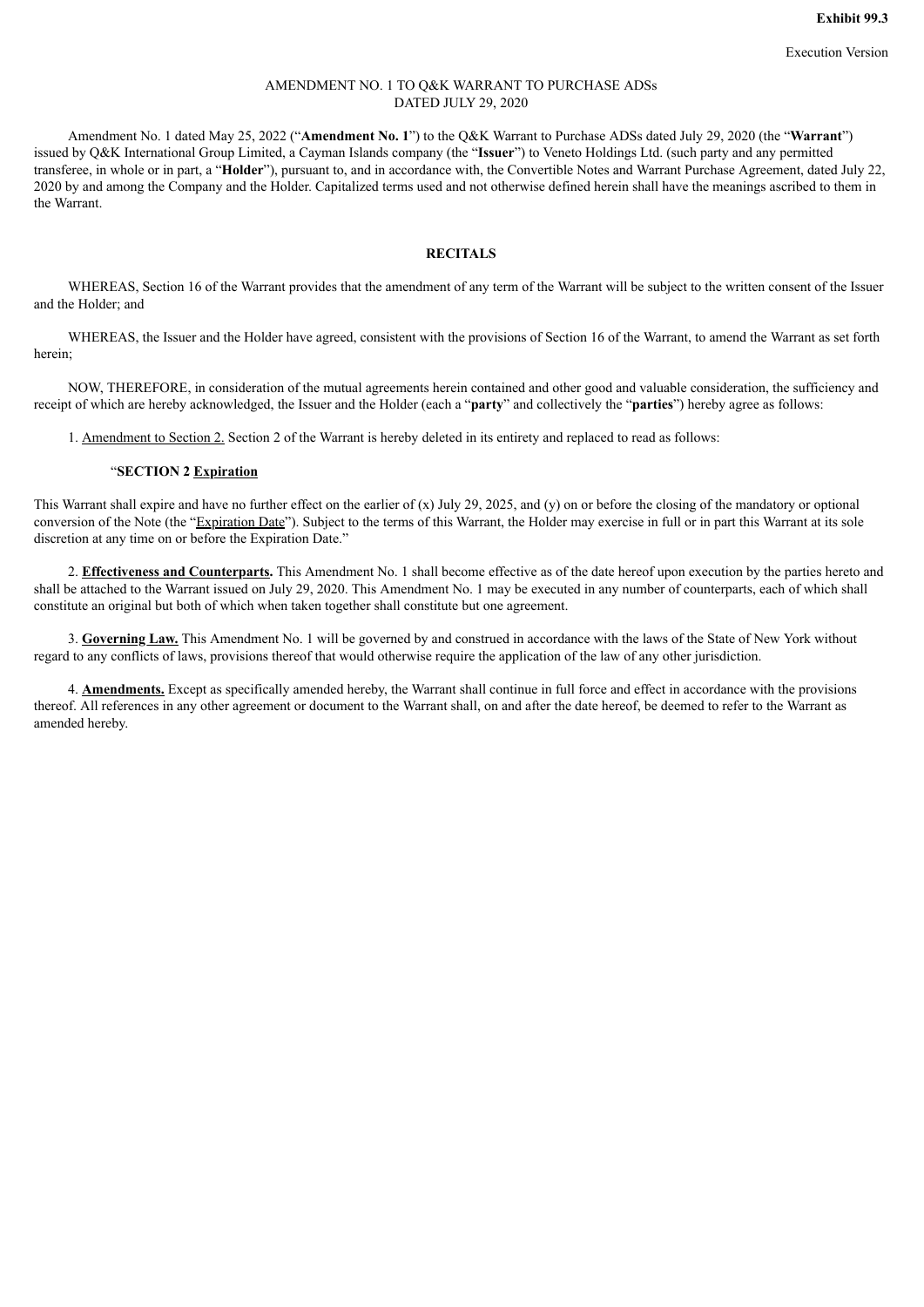IN WITNESS WHEREOF, the parties have caused their duly authorized representatives to execute this Amendment No. 1 as of the date first above written.

#### **ISSUER:**

### **Q&K INTERNATIONAL GROUP LIMITED**

By: /s/ Zhichen Sun Name: Zhichen Sun<br>Title: Chief Financ Chief Financial Officer

### **HOLDER:**

### **VENETO HOLDINGS LTD.**

By: /s/ Danai Rojanavanichkul

Name: Danai Rojanavanichkul Title: Director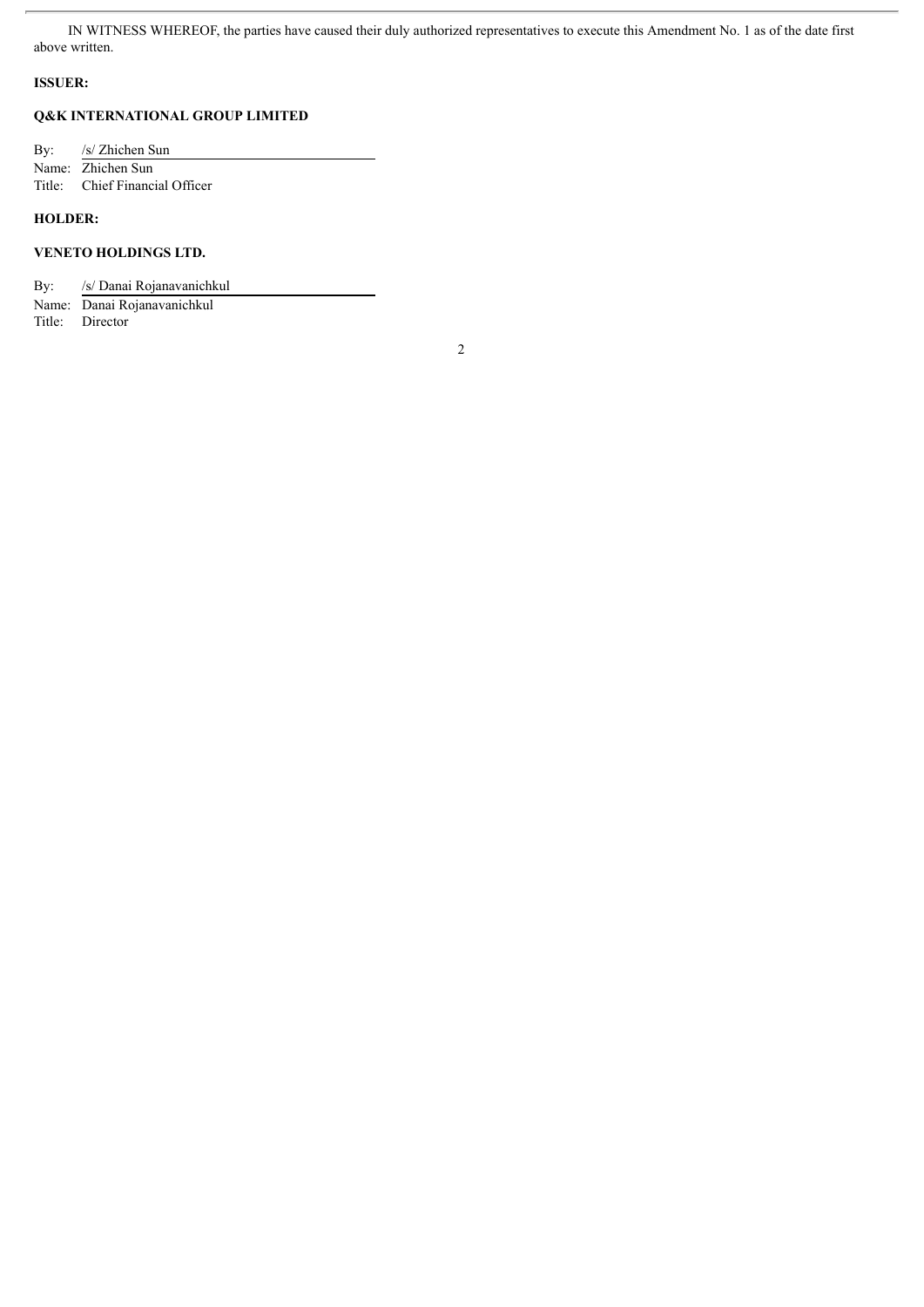#### AMENDMENT NO. 1 TO THE CONVERTIBLE NOTES AND WARRANT PURCHASE AGREEMENT DATED JULY 22, 2020

Amendment No. 1 dated May 25, 2022 ("**Amendment No. 1**") to the Convertible Notes and Warrant Purchase Agreement dated July 22, 2020 (the "**Purchase Agreement**") by and among Veneto Holdings Ltd., a company organized and existing under the laws of Cayman Islands ("**Purchaser**") and Q&K International Group Limited, a Cayman Islands company (the "**Issuer**"). Capitalized terms used and not otherwise defined herein shall have the meanings ascribed to them in the Purchase Agreement.

### **RECITALS**

WHEREAS, Section 12(g) of the Purchase Agreement provides that the amendment of any term of the Purchase Agreement will be subject to the written consent of the Issuer and the Purchaser; and

WHEREAS, the Issuer and the Purchaser have agreed, consistent with the provisions of Section 12(g) of the Purchase Agreement, to amend the Purchase Agreement as set forth herein;

NOW, THEREFORE, in consideration of the mutual agreements herein contained and other good and valuable consideration, the sufficiency and receipt of which are hereby acknowledged, the Issuer and the Purchaser (each a "**party**" and collectively the "**parties**") hereby agree as follows:

1. **Amendment to Section 2.** Section 2 of the Purchase Agreement is hereby deleted in its entirety and replaced to read as follows:

#### "2. **Issue of Warrants**.

(a) **Key Terms of Warrants**. Subject to the terms and conditions of this Agreement and in consideration of the Purchaser's purchase of the Initial Note and payment of the Initial Note Purchase Price, the Issuer agrees to issue the warrants to subscribe and purchase ADSs (the "Warrant"), substantially in the form attached to this Agreement as Exhibit B, with the following key terms and in accordance with the schedule of issuance below:

(i) The exercise price per ADS under each Warrant, subject to adjustment as described in the Warrant shall be one hundred and ten percent (110)% of the 60-Trading Day VWAP (as defined in the Warrant) of the ADSs as of the issuance date of such Warrant (the "Exercise Price").

(ii) The exercise period of each Warrant shall be the shorter of  $(x)$  five  $(5)$  years after the issuance date of such Warrant, and  $(y)$  on or before the closing of the mandatory or optional conversion of the Note.

(b) **Schedule of Issuance**. The Warrants shall be issued according to the following schedule: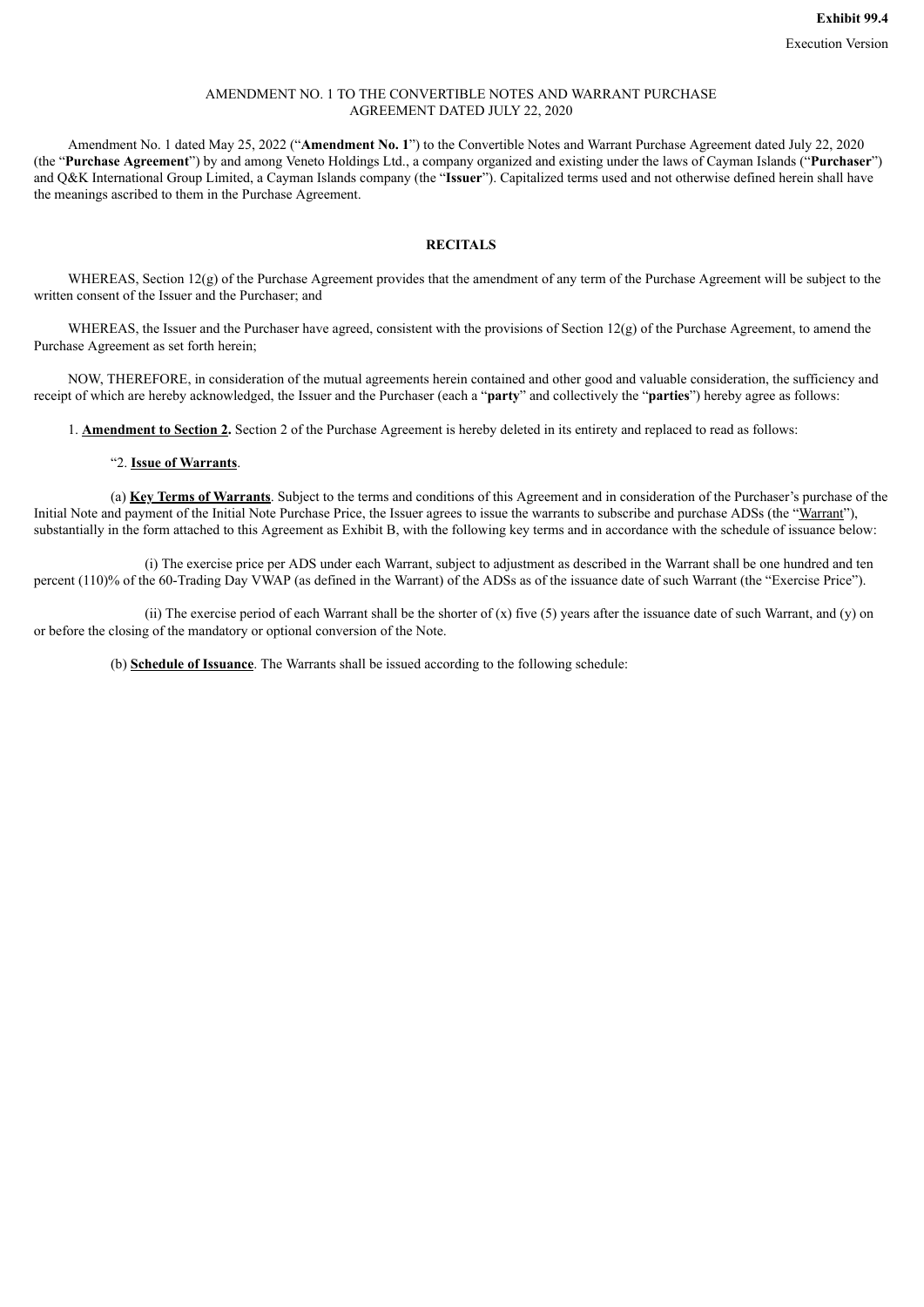(i) On the Initial Closing Date, the Issuer shall issue to the Purchaser Warrant to purchase at the Exercise Price such number of ADSs equal to 4% of the Initial Note Purchase Price divided by the Exercise Price; and

(ii) On the first anniversary of the Initial Closing Date, the Issuer shall issue to the Holder of the Note as of such first anniversary date Warrant to purchase at the Exercise Price such number of ADSs equal to 4% of the total outstanding principal amount of the Notes owned by such Holder as of such first anniversary date divided by the Exercise Price.

Under this Agreement, Holder refers to the holder of the Note as registered in the records the Issuer."

2. **Amendment to Exhibit B to the Purchase Agreement.** Section 2 of the Purchase Agreement is hereby deleted in its entirety and replaced to read as follows:

#### "**SECTION 2 Expiration**

This Warrant shall expire and have no further effect on the earlier of (x) July 29, 2025, and (y) on or before the closing of the mandatory or optional conversion of the Note (the "Expiration Date"). Subject to the terms of this Warrant, the Holder may exercise in full or in part this Warrant at its sole discretion at any time on or before the Expiration Date."

3. **Effectiveness and Counterparts.** This Amendment No. 1 shall become effective as of the date hereof upon execution by the parties hereto. This Amendment No. 1 may be executed in any number of counterparts, each of which shall constitute an original but both of which when taken together shall constitute but one agreement.

4. **Governing Law.** This Amendment No. 1 will be governed by and construed in accordance with the laws of the State of New York without regard to any conflicts of laws, provisions thereof that would otherwise require the application of the law of any other jurisdiction.

5. **Amendments.** Except as specifically amended hereby, the Purchase Agreement shall continue in full force and effect in accordance with the provisions thereof. All references in any other agreement or document to the Purchase Agreement shall, on and after the date hereof, be deemed to refer to the Purchase Agreement as amended hereby.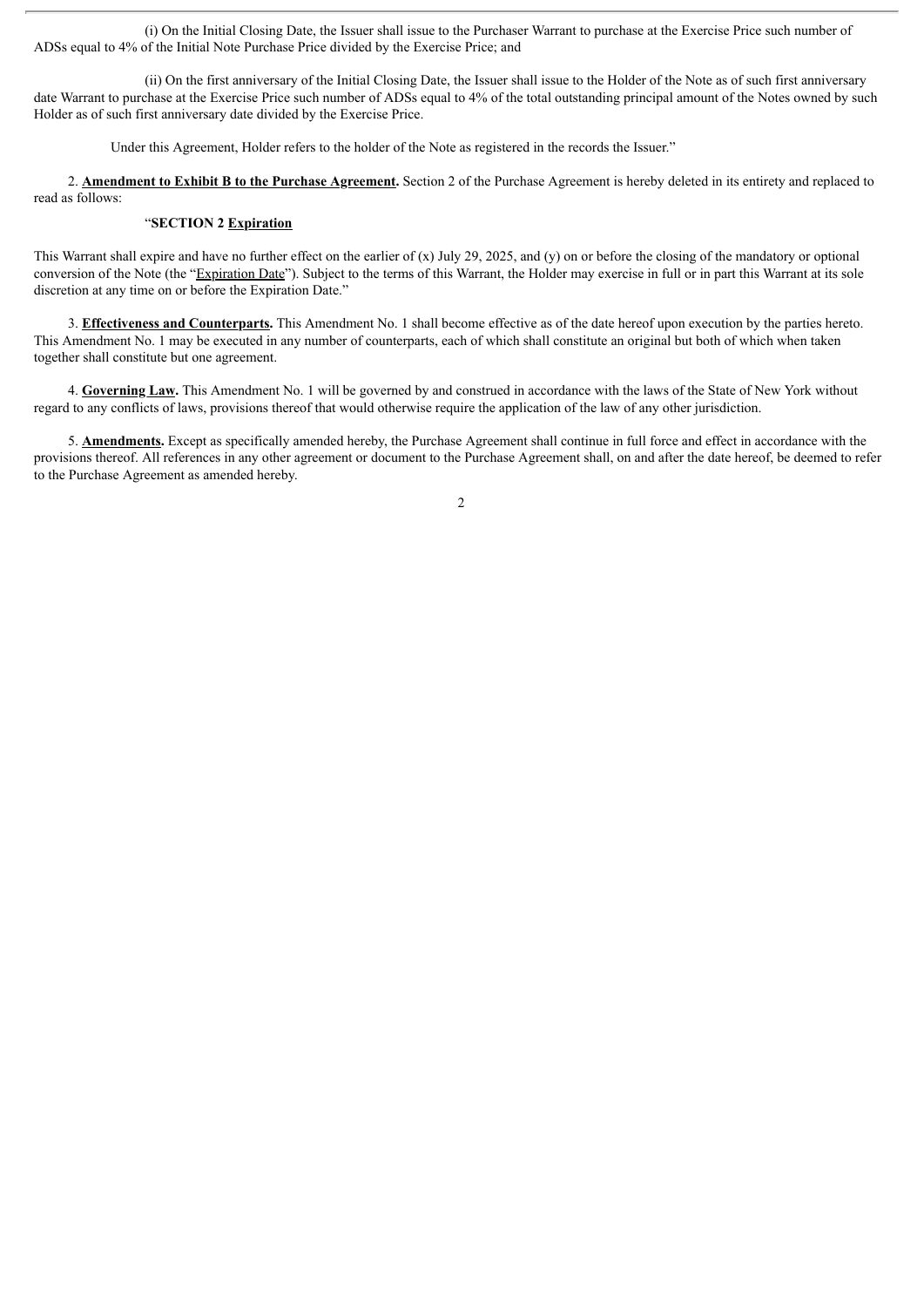IN WITNESS WHEREOF, the parties have caused their duly authorized representatives to execute this Amendment No. 1 as of the date first above written.

#### **ISSUER:**

### **Q&K INTERNATIONAL GROUP LIMITED**

By: /s/ Zhichen Sun Name: Zhichen Sun<br>Title: Chief Financ Chief Financial Officer

### **PURCHASER:**

### **VENETO HOLDINGS LTD.**

By: /s/ Danai Rojanavanichkul

Name: Danai Rojanavanichkul Title: Director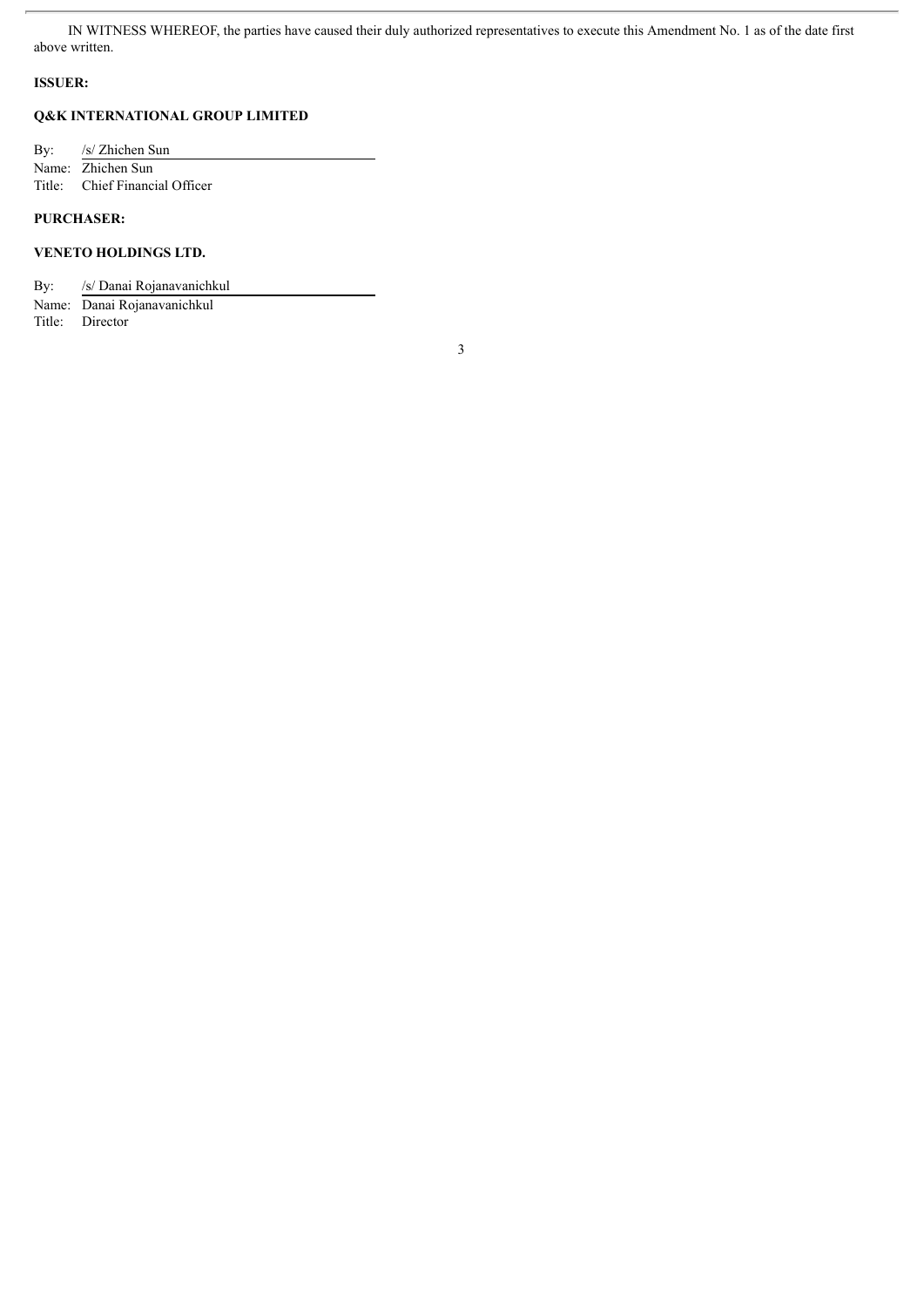### **Exhibit 99.5**

#### **CONVERSION NOTICE**

To: Q&K International Group Limited (the "Company")

RE: CONVERTIBLE NOTE DATED JULY 29. 2020, AS AMENDED PURSUANT TO AMENDMENT NO. 1 DATED MAY 25, 2022 (the "Note")

The undersigned Holder of the Note hereby irrevocably elects to convert US\$9,202,720 representing the entire principal amount and the Applicable Share Interest of the Note into 2,191,489,050 Class A Ordinary Shares of the Company pursuant to the conditions set forth in such Note.

Date of Conversion: *May 25, 2022*

We desire all of such Class A Ordinary Shares to be registered in our name.

We represent that the undersigned Holder of the Note and any person for which the Holder is holding on behalf of (i) is not a U.S. person and is located outside of the United States, as such terms are defined in Rule 902 of Regulation S under the Securities Act and (ii) has held the Note for more than 40 days.

We further represent that the undersigned Holder of the Note and any person for which the Holder is holding on behalf of is: [*check relevant boxes*]

- (i) an Affiliate\* of the Company as defined under Rule 405 of the U.S. Securities Act of 1933, as amended
- ☐ Yes ☐ No
- (ii) a director or officer of the Company
- ☐ Yes ☐ No

(iii) directly or indirectly owns at least 10% of any class of equity security of the Company.

☐ Yes ☐ No